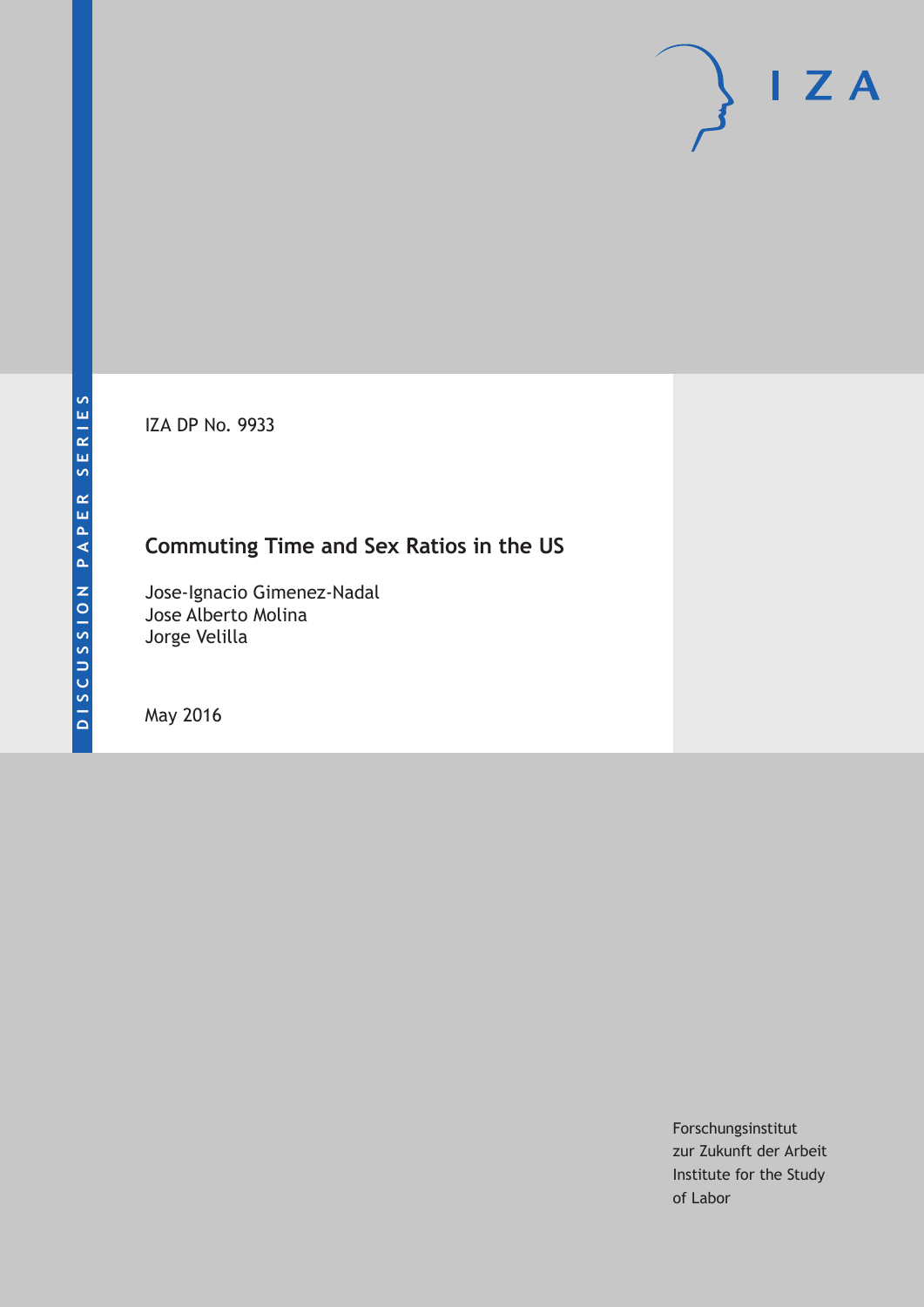# **Commuting Time and Sex Ratios in the US**

**Jose-Ignacio Gimenez-Nadal** 

*University of Zaragoza and CTUR* 

### **Jose Alberto Molina**

*University of Zaragoza and IZA* 

### **Jorge Velilla**

*University of Zaragoza*

Discussion Paper No. 9933 May 2016

IZA

P.O. Box 7240 53072 Bonn Germany

Phone: +49-228-3894-0 Fax: +49-228-3894-180 E-mail: iza@iza.org

Any opinions expressed here are those of the author(s) and not those of IZA. Research published in this series may include views on policy, but the institute itself takes no institutional policy positions. The IZA research network is committed to the IZA Guiding Principles of Research Integrity.

The Institute for the Study of Labor (IZA) in Bonn is a local and virtual international research center and a place of communication between science, politics and business. IZA is an independent nonprofit organization supported by Deutsche Post Foundation. The center is associated with the University of Bonn and offers a stimulating research environment through its international network, workshops and conferences, data service, project support, research visits and doctoral program. IZA engages in (i) original and internationally competitive research in all fields of labor economics, (ii) development of policy concepts, and (iii) dissemination of research results and concepts to the interested public.

IZA Discussion Papers often represent preliminary work and are circulated to encourage discussion. Citation of such a paper should account for its provisional character. A revised version may be available directly from the author.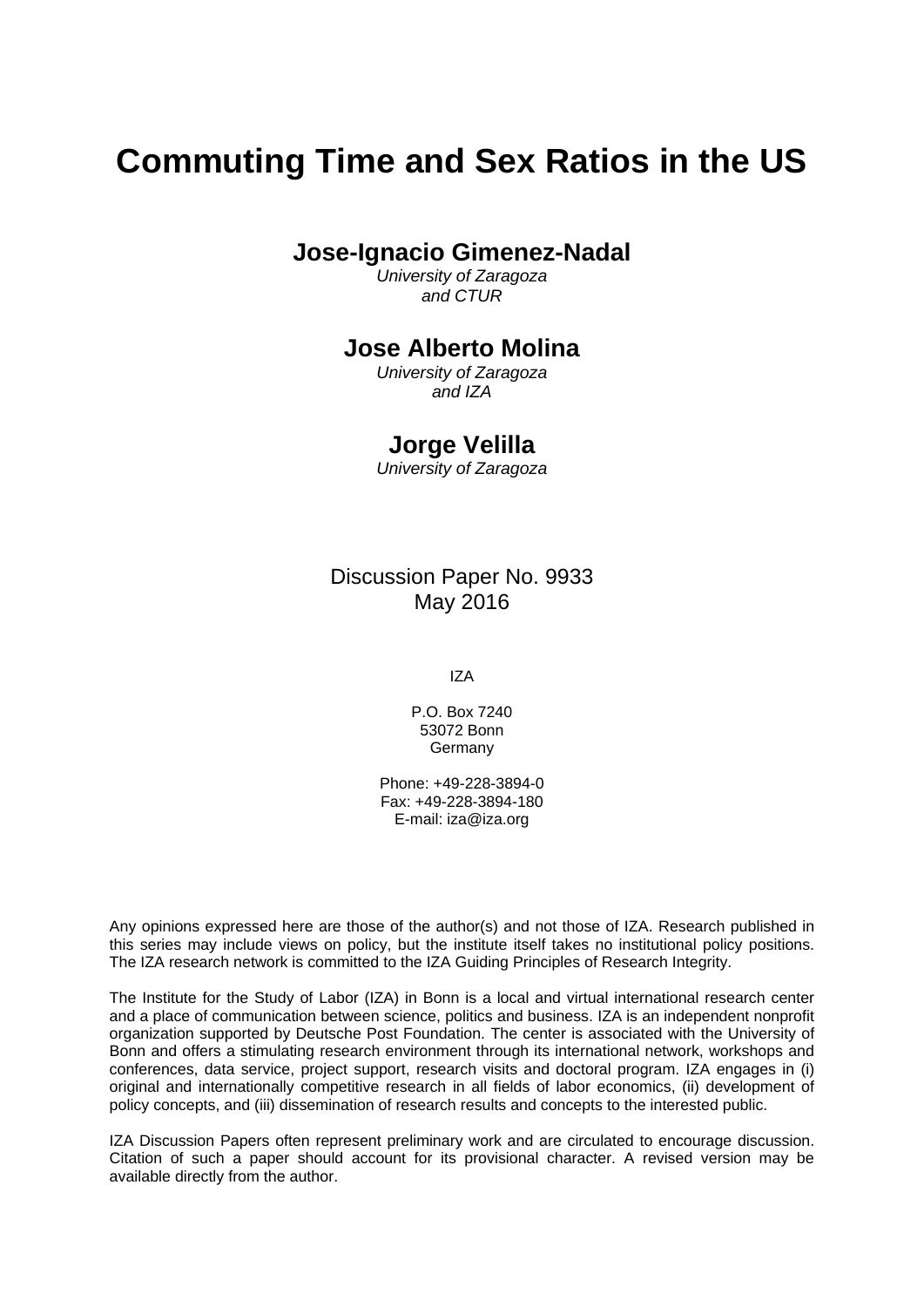IZA Discussion Paper No. 9933 May 2016

# **ABSTRACT**

# **Commuting Time and Sex Ratios in the US\***

In this paper, we analyze the relationship between potential worker supply, measured through sex ratios, and commuting times in the United States. Using the *American Time Use Survey* 2003-2014, we analyze the relationship between commuting times and sex ratios by state and age, and show that the proportion of males to females is negatively related to the commuting times of both male and female workers. Furthermore, this result applies to both private and public sector employees, but does not apply to the self-employed. To the extent that employers compensate their workers for their commutes, our results are important for employers. Given the negative effects of commuting on wellbeing and health, our results imply that individuals living in areas with higher sex ratios may have comparatively better health and well-being outcomes than workers living in areas with lower sex ratios.

JEL Classification: C21, J22, R41

Keywords: commuting time, sex ratio, ATUS, gender gap, United States

Corresponding author:

 $\overline{a}$ 

Jose-Ignacio Gimenez-Nadal Faculty of Economic and Business University of Zaragoza C/ Gran Via 2 50005 Zaragoza **Spain** E-mail: ngimenez@unizar.es

<sup>\*</sup> This paper has benefited from funding from the Spanish Ministry of Economics (Project ECO2012- 34828).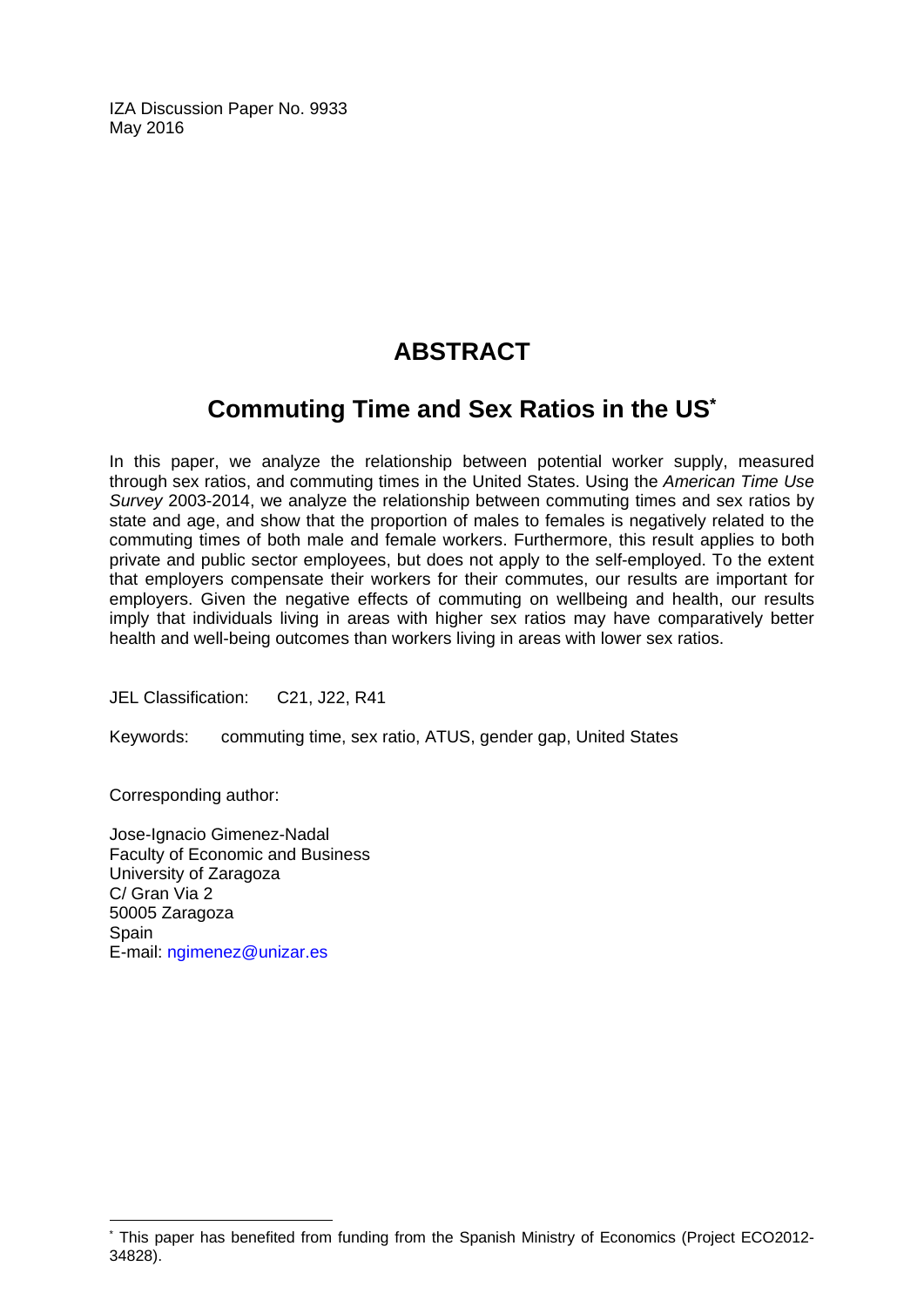#### **1. Introduction**

In this paper, we analyze the relationship between potential worker supply, measured through sex ratios (defined as the number of male individuals for each female) and commuting times in the United States. Commuting represents a significant part of the daily time devoted to market activities by workers (Kenworthy and Laube, 1999; Gimenez-Nadal and Molina, 2016), and is one of the activities that provides the lowest "instant enjoyment" to individuals (Kahneman and Krueger, 2006). In addition, commuting has associated psychological, health, wellbeing, efficiency and work-search costs, (Kahneman et al., 2004; Roberts et al 2011; Novaco and Gonzalez, 2009; Ross and Zenou, 2006; Gimenez-Nadal, Molina and Velilla, 2016), and individuals devote a significant, and increasing, part of their total market/work time to it (Kirby and LeSage, 2009; McKeinze and Rapino, 2009). There is a vast literature suggesting that current commuting trips, measured through time or distance, are significantly longer than the optimal ones (Hamilton, 1982; White, 1986; Zax, 1991; Holzer *et al.*, 1994; Crane, 1996; Buliung and Kanaroglou, 2002; and Manning, 2003), with its associated costs also being higher than they should be. Thus, commuting behavior is an interesting topic of research in economics, and it may be useful, not only for researchers and policy makers, but for workers and employers in their daily life.

Commuting and gender have been analyzed in the past, and a general conclusion obtained from prior research is that men and women have different commuting behavior, as men devote significantly more time to commuting than do women (Kain, 1962; Schulz and Gilbert, 1996; Doyle and Taylor, 2000; Hamilton and Jenkins, 2000; Crane, 2007; Mok, 2007; Sandow and Westin, 2010; Sánchez de Madariaga, 2013; Gimenez-Nadal and Molina, 2016). If women have the shortest commutes, and a shorter commute has been found to be related with fewer labor opportunities (MacDonald, 1999; Rapino, 2008; Wheatley, 2013), then it may be considered that the labor supply of women is different from that of men. This gap in commuting times is said to be driven by different preferences in the degree of specialization of jobs: men tend to be more specialized and, then, they must search in a narrower range and assume potentially longer commutes (Hanson and Johnston, 1985; Hanson and Pratt, 1995). Another potential explanation for gender differences in commuting behavior is the Household Responsibilities Hypothesis (HRH), which contends that a meaningful part of those commuting (and thus labor) differences can be due to differential assignments of the household activities within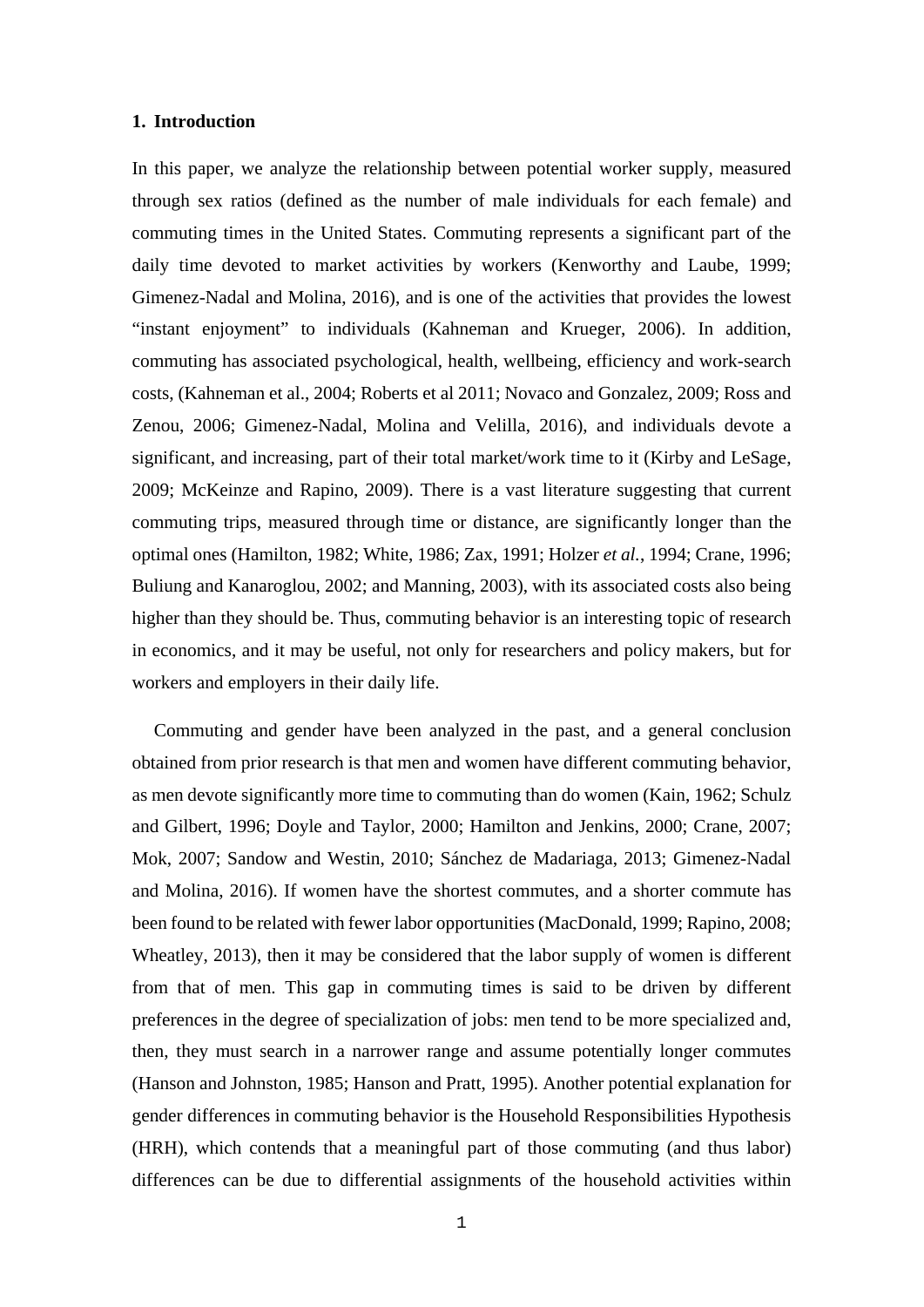couples (see Gimenez-Nadal and Molina (2016) for a review and analysis of this hypothesis).

While commuting has been heavily analyzed in several fields, such as labor, urban economics, and transport economics (see Ma and Banister, 2006, for a chronological review), to the best of our knowledge the relationship between one indicator of potential labor supply, that is the sex ratio, and the commuting behavior of workers has not been studied. The analysis of the relationship between commuting behavior and sex ratios is of interest because it can explain, to some extent, a wide range of family and labor outcomes within the household. In this sense, household collective models take couples as a unit but differentiate between the 'husband' and the 'wife' within the couple. This differentiation is based on an intra-household decision problem that depends on wages, uses of time (leisure, market work, household production) and distributional factors (Browning *et al.*, 2011). Sex ratios have been used as a measure of these distributional factors that potentially affect intra-household decisions, and thus affect commuting, family responsibilities, and other time-use characteristics.

Furthermore, the sex ratios can be interpreted as a measure of the relative supply of work by gender. Kanter (1977) summarizes the potential effect of sex ratios on the dynamic aspects of labor, including differences in the supply of work; Dreher (2003) finds that sex ratios are strongly related to gender labor attributes, such as female leadership, and to the female supply of work). Since commuting is a market-work activity, it is interesting to analyze the relationship between the relative supply of work by gender with the time devoted to commuting by male and female individuals (recently, Gimenez-Nadal and Molina, 2014, find a 'U-shaped' relationship between commuting and work times, as an approach to the supply of work; Koslowsky *et al.*, 1995, and Gutiérrez-i-Puigarnau and van Ommeren, 2010, also find significant relationships between commuting and the supply of paid work).

Against this background, we empirically analyze the relationship between commuting times and sex ratios, using the American Time Use Survey (ATUS) database for the years 2003 to 2014, to measure the commuting time of workers, and sex ratios from the Integrated Public Use Microdata Series (IPUMS) database, and merge them according to the state of residence and year of the survey. Our results suggest that there is a negative relationship between sex ratios and commuting time for both men and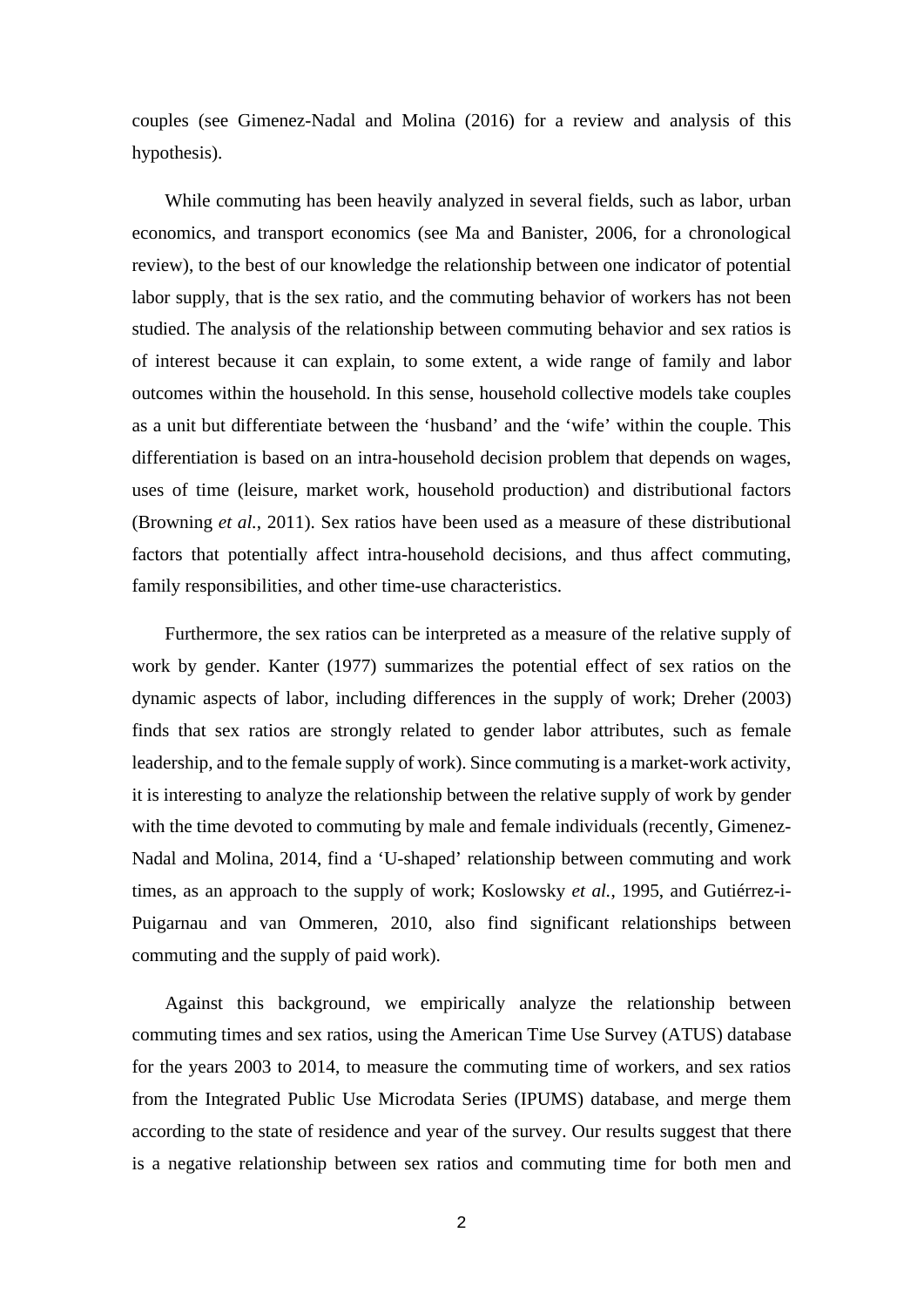women, which is mainly concentrated in private and public sector employees, and commuters by private vehicle. In particular, one additional male for each 100 female individuals (i.e., an increase of one percentage point) is associated with a decrease of around one percent in the commuting times of male and female public sector workers (around half a minute), and 0.6 percent (20 seconds) for private sector employees. This relationship may indicate that as men relatively increase in comparison to women, more men need work and thus consider accessing jobs traditionally occupied by women, which are also characterized by lower commutes due to women's household responsibilities. Furthermore, as the proportion of males increases, females have fewer available jobs, and to the extent that full-time jobs tend to be occupied by men, women occupy part-time jobs, or 'worse' and less-specialized jobs that men tend to refuse, along with shorter commutes and lower wages.

Our contribution to the literature is twofold. We first shed light on the relationship between commuting and the labor supply, measured through the sex ratio, (which, to the best of our knowledge, has not yet been studied). Our empirical analysis relies on OLS linear models with the most current US data available. Second, it may be important for future transportation planning, regarding the varied demands of transportation modes for workers. For instance, it could be that the transportation demands of workers are different depending on the sex ratio of the area of residence, as certain workers are more likely than others to use public transport (Schulz and Gilbert, 1996; Doyle and Taylor, 2000; Hamilton and Jenkins, 2000; Sánchez de Madariaga, 2013).

The remainder of the paper is organized as follows. Section 2 describes the data and variables, Section 3 presents the empirical analysis, and Section 4 concludes.

#### **2. Data and variables**

We use the data from the *American Time Use Survey* (ATUS) for the years 2003 to 2014. This survey is conducted annually by the US Bureau of Labor Statistics. The database contains information about commuting times ("commuting to/from work", coded as "180501"). (More information can be found at www.bls.bov/tus/.) We also make use of the IPUMS database for information on sex ratios, which are then merged with the ATUS data by age and state of residence of the respondent, and year of the survey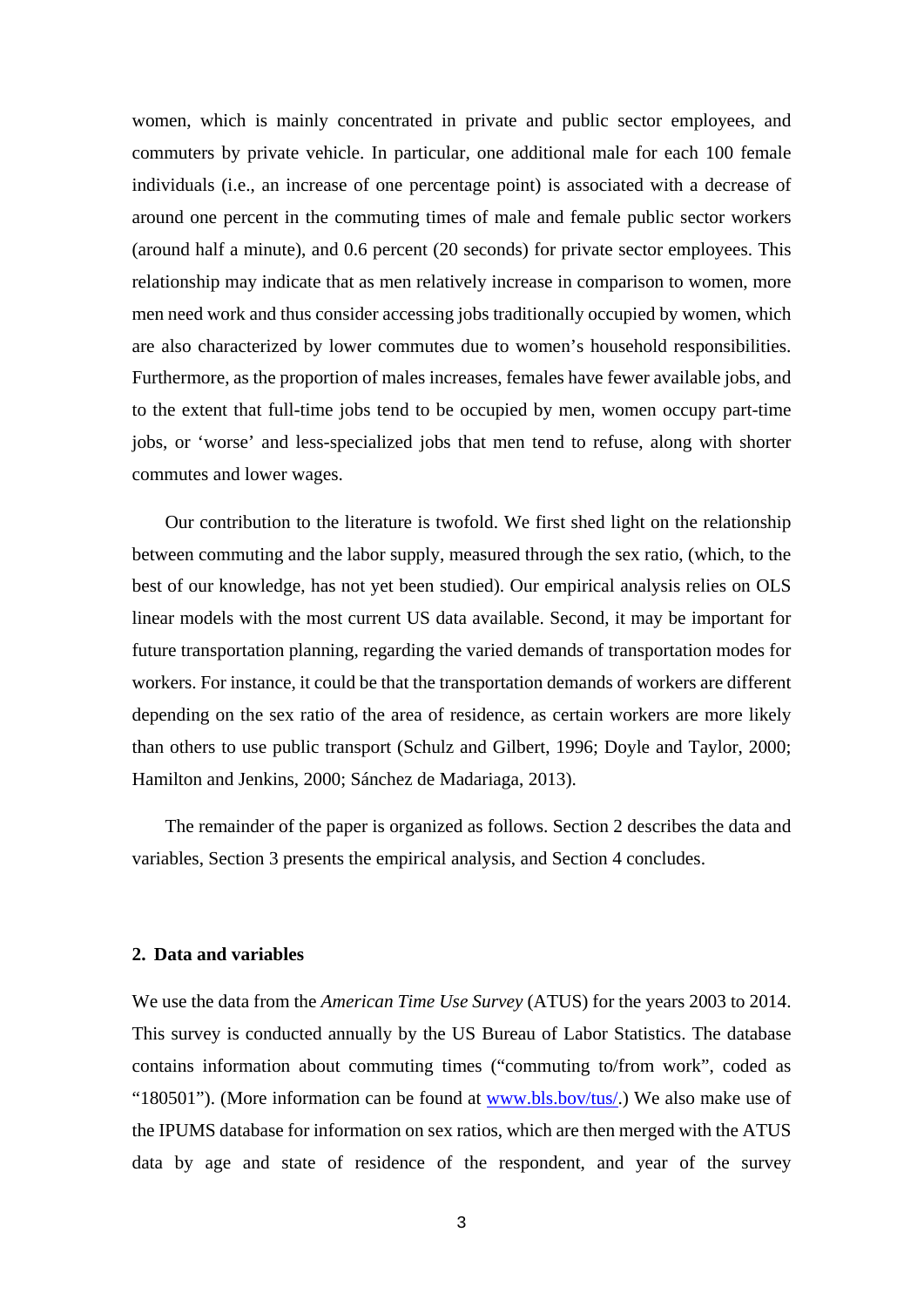(https://www.ipums.org), to arrive at the number of men for each woman. The advantage of diary-based surveys over stylized question-based surveys is that the former provide us with a less biased measure of commuting times (Juster and Stafford, 1985; Robinson, 1985; Bianchi et al., 2000; Bonke, 2005; Kan, 2008).

Also, although we focus on commuting times, it is important to acknowledge that alternative analyses using commuting distances may yield different results. Rietveld et al. (1999) argue that, in the measurement of travel distances (by car), actual distances are not normally known and information on the "shortest" route is used instead. Furthermore, when actual travel times are measured using transport surveys, commuters tend to include ancillary activities such as walking to the final destination, and while shorter commuting times tend to be underestimated, relatively longer commuting times tend to be overestimated (Bovy and Stern, 1990). Since we have information for all daily activities of the respondents, we can remove that kind of ancillary activity from our definition of commuting activity and thus our measure of commuting time has a smaller measurement error in comparison with one derived from transport surveys.

We restrict our sample to employed individuals aged between 16 and 65 who devote more than 60 minutes to work on the diary day, and whose information about the transport mode is available. This leaves us with 19,517 (17,742) male (female) individuals, of which 13,797 (12,538) commute by private vehicle (car, truck, or motorcycle), 2,441 (3,299) by public transport, and 2,255 (1,015) are what we call active commuters (walking or by bicycle). Table 1 shows summary statistics of our variables, by gender. We also include Kruskal-Wallis *p*-values for the comparisons between male and female. We observe that male workers devote, on average, 48 daily minutes to commuting, ten minutes more than women, which is consistent with the known commuting gap favoring male workers (Sandow and Westin, 2010; Gimenez-Nadal and Molina, 2016). This gap in commuting times is considered to be driven by different preferences in the degree of specialization of jobs: men tend to prefer more specialized jobs, and thus they must search in a narrow range and potentially assume longer commutes (Hanson and Johnston, 1985; Hanson and Pratt, 1995). Another, complementary, explanation relies on time-use theory and the fact that women devote more time to childcare, homework, and home production. These household responsibilities have a significant effect on women's time schedules, but not on those of men (Gimenez-Nadal and Molina, 2016), and thus women devote less time to commuting because they must devote more time to family activities. This theory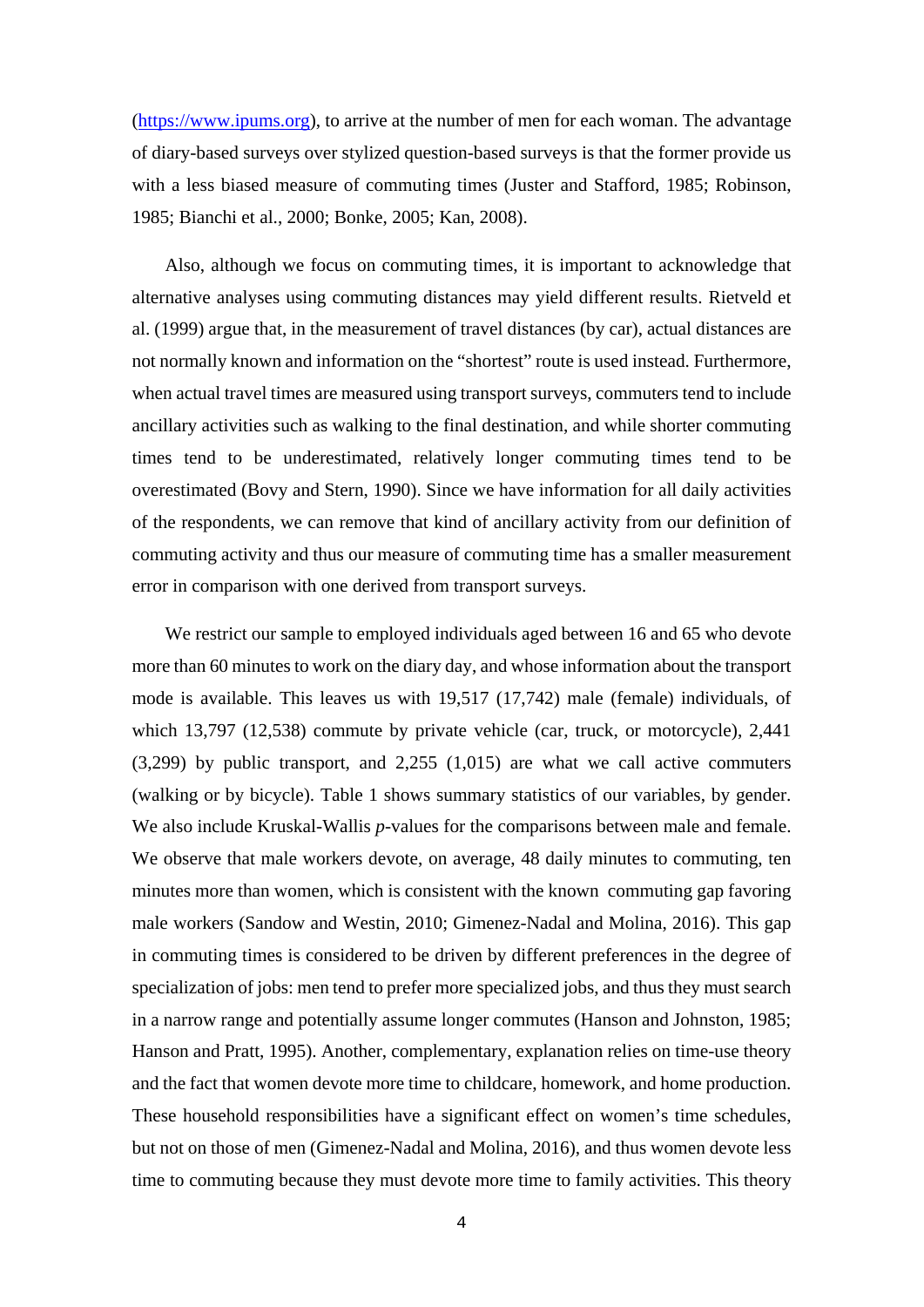complements the previous one because women, in this context, must accept jobs nearer to home,and the degree of specialization of such jobs plays a secondary role.

The sex ratio measures the number of male individuals for each female, taken, by age, state, and year, from the IPUMS database (https://www.ipums.org) and then merged with the ATUS database by the correspondent's age, state of residence, and year of the survey. The mean values of the sex ratios are 0.955 for male and 0.954 for female, with this difference not being significant at standard levels. However, sex ratios and commuting are significantly correlated, with a linear correlation index of -0.031. When we look at male and female workers separately, we find a correlation of -0.027 for men and -0.040 for women. Figure 1 shows the previous relationship, where we average commuting times for each value of sex ratio. For instance, for a sex ratio value of 0.95, we consider all similar observations and average the commuting time. We can see that the linear and polynomial trends barely differ, and both confirm the negative relationship of the variables, doubly so in the case of women.

#### **3. Econometric analysis and results**

 $\equiv$ 

We estimate OLS regressions on the logarithm of commuting times (plus 1, to avoid problems with 0 commuting times). The statistical model is as follows: for a given individual '*i*', let  $C_i$  be the reported commuting time,  $SR_i$  be the sex ratio applicable to respondent '*i*',  $X_i$  be a set of socio-demographic variables, and  $\varepsilon_i$  unmeasured factors. We estimate:

$$
\log(C_i) = \beta_0 + \beta_1 \log(SR_i) + \beta_2 X_i + \varepsilon_i \tag{1}
$$

by gender to show the possible different relationship between the sex ratio and the commute, for men and women. We make use of a log-log specification to make inferences in percentage points. We cluster the standard errors using the Metropolitan Statistical Area (MSA) and the MSA size (population) to take into account that commuting times of individuals living in the same areas may be related, and that factors such as weather conditions may affect the time devoted to commuting.<sup>1</sup> The ATUS coded the population

<sup>&</sup>lt;sup>1</sup> The MSA variable reports the metropolitan area in which a household is located, and areas are counties or groups of counties centering on a substantial urban area. While the Census Bureau's terminology for metropolitan areas and the classification of specific areas changes over time, the general concept is consistent: a metropolitan area consists of a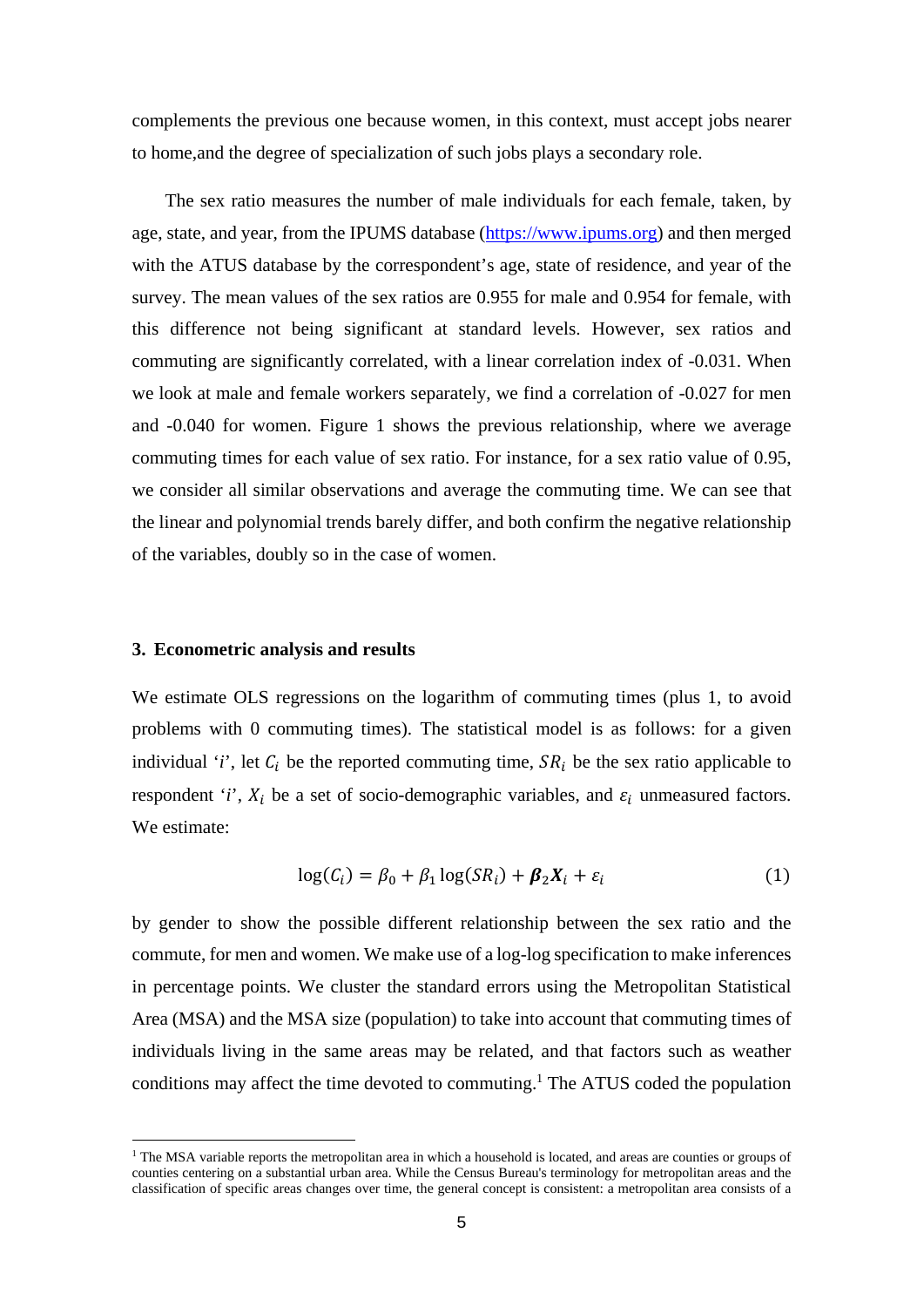size of the MSAs as follows: 2) 100,000-249,999 inhabitants, 3) 250,000-499,999 inhabitants, 4) 500,000- 999,999 inhabitants, 5) 1,000,000-2,499,999 inhabitants, 6) 2,500,000–4,999,999 inhabitants, and 7) 5,000,000+ inhabitants. We also include occupation, industry, and year fixed effects.

Although most theoretical models assume workers are homogeneous, there may be industries or occupations where it is more difficult to hypothesize that male and female workers have the same characteristics. Hanson and Johnston (1985) and Hanson and Pratt (1995) find differences in commuting by occupation. Thus, we need to take into account the industry and occupation fixed effects of workers. We use the classification of the ATUS, based on the 2002/2010 Census Occupation Classification and the 2002/2007 Census Industry Classification. The ATUS aggregates these classifications in 14 industries (Agriculture, forestry, fishing and hunting; Mining; Construction; Manufacturing; Wholesale and retail trade; Transportation and utilities; Information; Financial activities; Professional and business services; Educational and health services; Leisure and hospitality; Other services; Public administration; and Armed Forces) and 11 occupations (Management, business, and financial; Professional and related; Service; Sales and related; Office and administrative support; Farming, fishing, and forestry; Construction and extraction; Installation, maintenance, and repair; Production; Transportation and materials moving; and Armed Forces) categories.

Vector *Xi* includes socio-demographic variables that may affect commuting times, such as education (Primary, Secondary, and University education), living in couple, partner's labor status, being white and American (all the former are dummy variables), number of children, number of weekly working hours, and household income. All of these variables are significantly different at standard levels across gender. According to Table 1, there are more male workers with primary and secondary education level, in contrast with a higher number of female workers with University education. There are more male workers who live in couple than female workers, but there are more female workers whose partner also works. Both results mean a higher proportion of households in which the husband works but the wife does not. Male workers tend to have more children than female ones, which may be directly related to the previous result. Furthermore, men tend

 $\equiv$ 

large population center and adjacent communities that have a high degree of economic and social interaction. Metropolitan areas often cross state lines.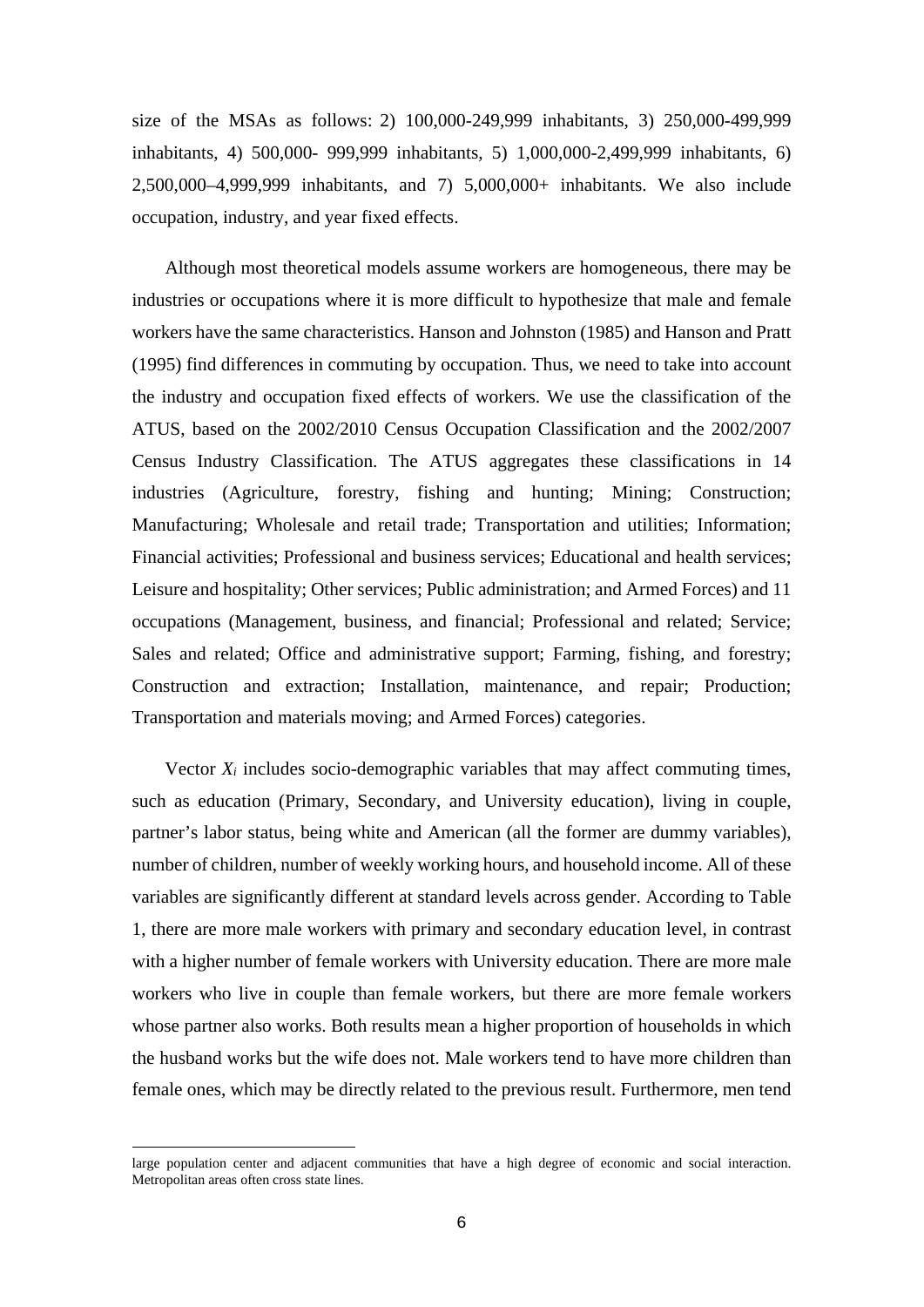to work more weekly hours than women, and also earn more, in line with the known gender wage gap (Weichselbaumer and Winter-Ebmer, 2005). 2

Table 2 shows the results of estimating Equation (1) for the whole sample. Columns 1, 2, and 3 refer to men, and Columns 4, 5, and 6 refer to women (who commute by private vehicle, actively, or by public transport, respectively). We find a negative and significant relationship between commutes in private vehicles and sex ratios. If the sex ratio increases by 1%, average commuting time in private modes of transport (e.g., car, motorbike…) decrease by 0.507% for men and by 0.595% for women. This relationship may indicate that as men relatively increase in comparison to women, more men need a job and thus consider accessing jobs traditionally occupied by women. Shorter commutes may also be due to women's household responsibilities. Furthermore, as men relatively increase in comparison to women, women have fewer available jobs and, to the extent that full-time jobs tend to be occupied by men, women occupy part-time jobs or 'worse' and less-specialized jobs that men tend to refuse, also characterized by shorter commuting given their lower wages.

Other factors affecting the time devoted to commuting by workers in the US are the presence of a partner, the normal hours of weekly work, and the household income, all of which have positive relationships with commuting. Since higher wages are attained in specialized jobs, individuals tend to be willing to devote more time to commuting to jobs with higher wages, or with longer working schedules; and couples usually have more expenses than single individuals, with the latter relationships being in line with the expected ones. On the other hand, if the partner is working, being white and being American are bth negatively related to the time devoted to commuting. The former result is clear since, when both members of a family have a job, the family has two sources of income and thus a lesser income is required from each source, with a subsequent decrease in commuting, according to the relationship described above. The results for race and nationality are consistent with the Spatial Mismatch Hypothesis analyzed in previous studies (Kain, 1968), which argues that commuting depends on residential segregation,

 $\equiv$ 

 $2$  We also have information on total household income, and the survey allows us to consider the following income levels: 0, 2,500, 6,250, 8,750, 11,250, 13,750, 17,500, 22,500, 27,500, 32,500, 37,500, 45,000, 55,000, 67,500, 87,500, 125,000 and 160,000+.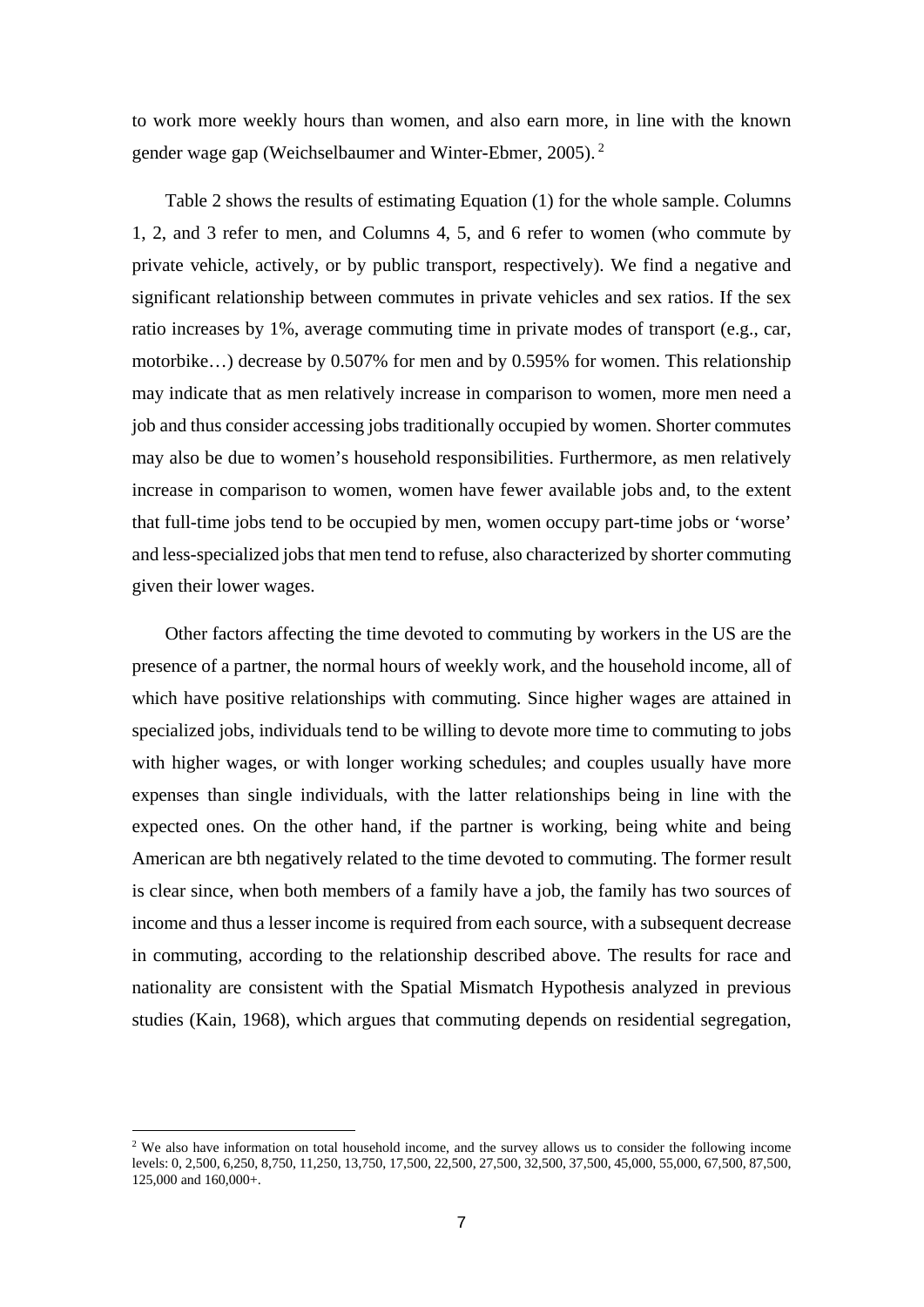with immigrants and black individuals being those who traditionally tend to live in the places with the worst labor conditions and travel communications.

In Table 3, we repeat the estimations of (1) for private and public sector employees, and the self-employed who commute by private mode of transport, respectively, by gender. We find that, in general, the previous results are confirmed for employees, but not for the self-employed. This may be due to the different nature of the self-employment labor market, relative to its employment counterpart (van Ommeren and van der Straaten, 2008, Gimenez-Nadal, Molina and Velilla, 2016).

Thus, we can conclude that there appears to be a negative relationship between sex ratios and commuting times that is mainly driven by private or public sector workers commuting by private vehicle modes of transport, but not for the self-employed. We argue that this negative relationship may be mainly driven by supply of workers, the degree of specialization of those workers, the importance of household responsibilities for women, and the causal interactions of the three latter aspects.

Finally, to test for the consistency of our results, we apply a "placebo test" (Bertrand *et al.*, 2002; Helland and Tabarrok, 2004) in which we repeat our empirical analysis but we randomly match individuals with possible values of the variable sex ratio, in order to check whether our results are sensitive to the correct inclusion of this variable.<sup>3</sup> In order to do so, we do not match individuals living in a State with the sex ratio of that State. That is, for those individuals living in Wyoming, we match the values of sex ratios that do not pertain to Wyoming. These 'placebo tests' are presented in the Appendix (Table A1), and we consider regressions where we obtain statistically significant coefficients of sex ratios (male and female workers commuting by private transport, Columns (1) and (2), and male and female workers in the private and public sectors, Columns (3) to (6)). We can observe that the parameter associated with 'placebo sex ratios' is not significantly different than 0 in all the cases that have been analyzed. Our results indicate that the effect of sex ratios on commuting time is not originated by third, unmeasured factors related to both commuting time and sex ratios, leaving aside migration flows.

 $\equiv$ 

<sup>&</sup>lt;sup>3</sup> The 'Placebo Laws test' is usually used to test whether a law has a true impact, or whether its effect could be due to other scenarios or characteristics than the law itself. It consists of introducing a fictional variable in a model to simulate its effect in a scenario where the characteristic that such a variable represents is absent (e.g., a new current law against crime in a model based on non-current data, to check the real impact of the law).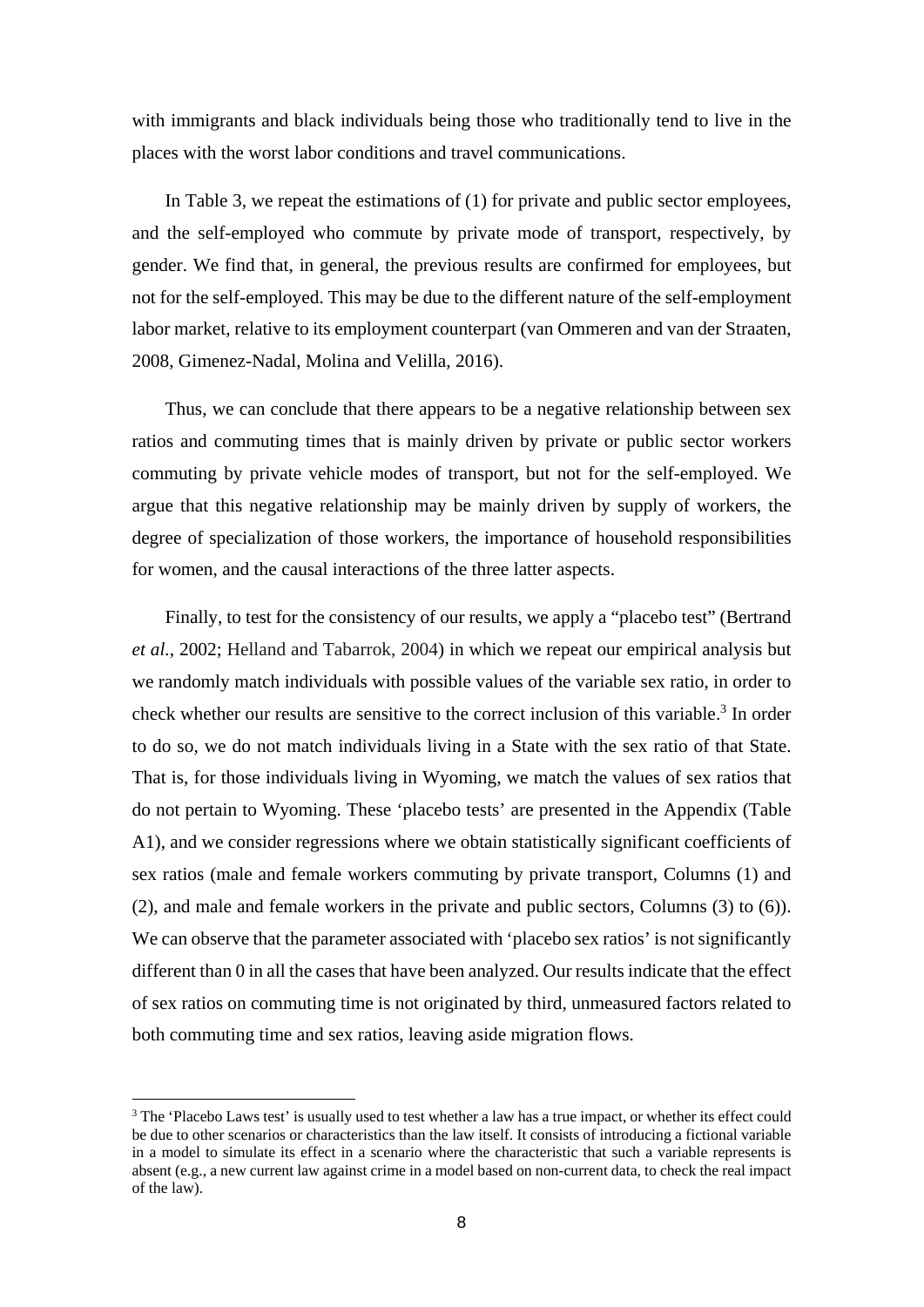#### **4. Conclusions**

This paper analyses the relationship between the supply of workers, measured through sex ratios, and commuting, using the ATUS 2003-2014. We show that this relationship is negative and applies to employees who commute by car or motorcycle. Furthermore, our results suggest that self-employment constitutes a different labor- market scenario. Our analysis has the limitation of being based on cross-sectional data, which requires that we deal with problems of unobserved heterogeneity. We find that commuting behavior depends strongly on random and stochastic facts, and thus the accuracy of the model is not as strong as it could be, as argued by van Ommeren and van der Straaten (2008).

Our main result allows us to make certain recommendations for employees. Our results show that sex ratios have no effect on the commuting patterns of those individuals who commute actively or by public transport. Furthermore, active commuting is desirable, when and where possible, not only for the monetary savings derived, but also for the improvements in satisfaction and health (Martin *et al.*, 2014). To the extent that the relationship between sex ratios and commuting is due to supply-side differences by gender, along with the effect of the differential household responsibilities of women, improvements in gender equality could contribute to the disappearance of this supplyside effect.

Because commuting has negative effects on well-being, it could be argued from our results that the higher the sex ratio, the shorter the commute and thus, the less negative costs to well-being. However, it has been argued that sex ratios may be related to household responsibilities, which can also have negative effects on women's well-being. In this sense, Lennon (1994) finds that both employed and homemaker wives have psychological well-being costs derived from housework responsibilities, McLanahan and Adams (1987) and Gjerdingen *et al*. *(*2001) find that labor-force participation and household responsibilities have a negative effect on women's satisfaction, and Baker *et al.* (2005) find that childcare responsibilities have a significant effect on the labor supply of women, with maternity leading to worse health and the election of a non-desirable job. Following Chiappori's cooperative household models (see Bourguignon and Chiappori, 1992, for an introduction, and Browning *et al.*, 2011, for an extensive approach), the key role is to maximize the satisfaction of the household (i.e., the 'husband' and the 'wife')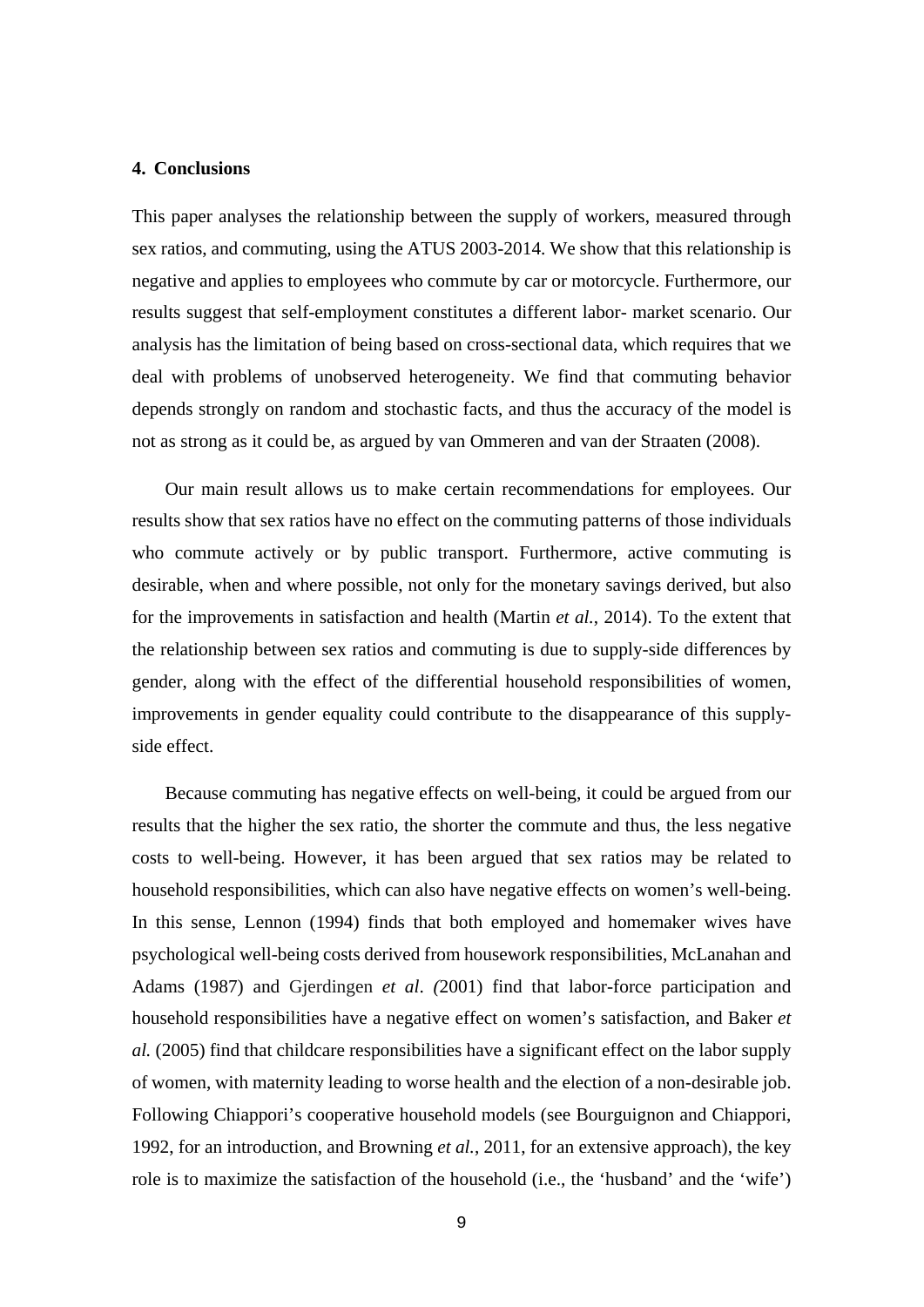as a unit, taking into account all variables, including all benefits and costs derived from commuting, housework, and paid work as a whole.

The analysis of commuting relies on two measures: time and distance. A recent review of the different measures and indices of commuting can be found in Kanaroglou et al. (2015). There is evidence suggesting that commuting times are a more accurate measurement of commuting behavior because, first, distance is not what matters in long commutes by private vehicle (Rietveld *et al.*, 1999) and, second, commuting times and distances depend on the transport mode, and it is time that has a greater impact on the associated satisfaction or well-being costs (Gimenez-Nadal and Molina, 2016). But despite that we are using commuting time, we can only a partial view, due to the lack of data on distance, and thus we cannot know the consequences for our analysis if such data were to be included.

#### **REFERENCES**

- Aguiar, M. and E. Hurst (2007). "Measuring trends in leisure: The allocation of time over five decades," *Quarterly of Journal Economics* 122, 969-1007.
- Baker, M., Gruber, J., and K. Milligan (2005). *Universal childcare, maternal labor supply, and family well-being* (No. w11832). National Bureau of Economic Research.
- Bertrand, M., Duflo, E. and S. Mullainathan (2002). *How much should we trust differences-indifferences estimates?* (No. w8841). National Bureau of Economic Research.
- Bianchi, S.M., Milkie, M.A., Sayer, L.C., and J.P. Robinson (2000). "Is anyone doing the housework? Trends in the gender division of household labor," *Social forces* 79, 191-228.
- Bonke, J. (2005). "Paid work and unpaid work: Diary information versus questionnaire information," *Social Indicators Research* 70 349-368.
- Bourguignon, F., and P.A. Chiappori (1992). "Collective models of household behavior: An introduction," *European Economic Review* 36 355-364.
- Bovy P.H.L. and E. Stern (1990). "Route Choice: Wayfinding in Transport," *Networks. Studies in Operational Regional Science*, 9.
- Browning, M., Chiappori, P.A., and Y. Weiss (2011). Family economics. *Tel Aviv University, unpublished textbook manuscript*.
- Buliung, R.N., and P.S. Kanaroglou (2002). "Commute minimization in the Greater Toronto area: applying a modified excess commute," *Journal of Transport Geography*, 10, 177–186.
- Crane, R. (1996). "The influence of uncertain job location on urban form and the journey to work," *Journal of Urban Economics*, 39, 32-356.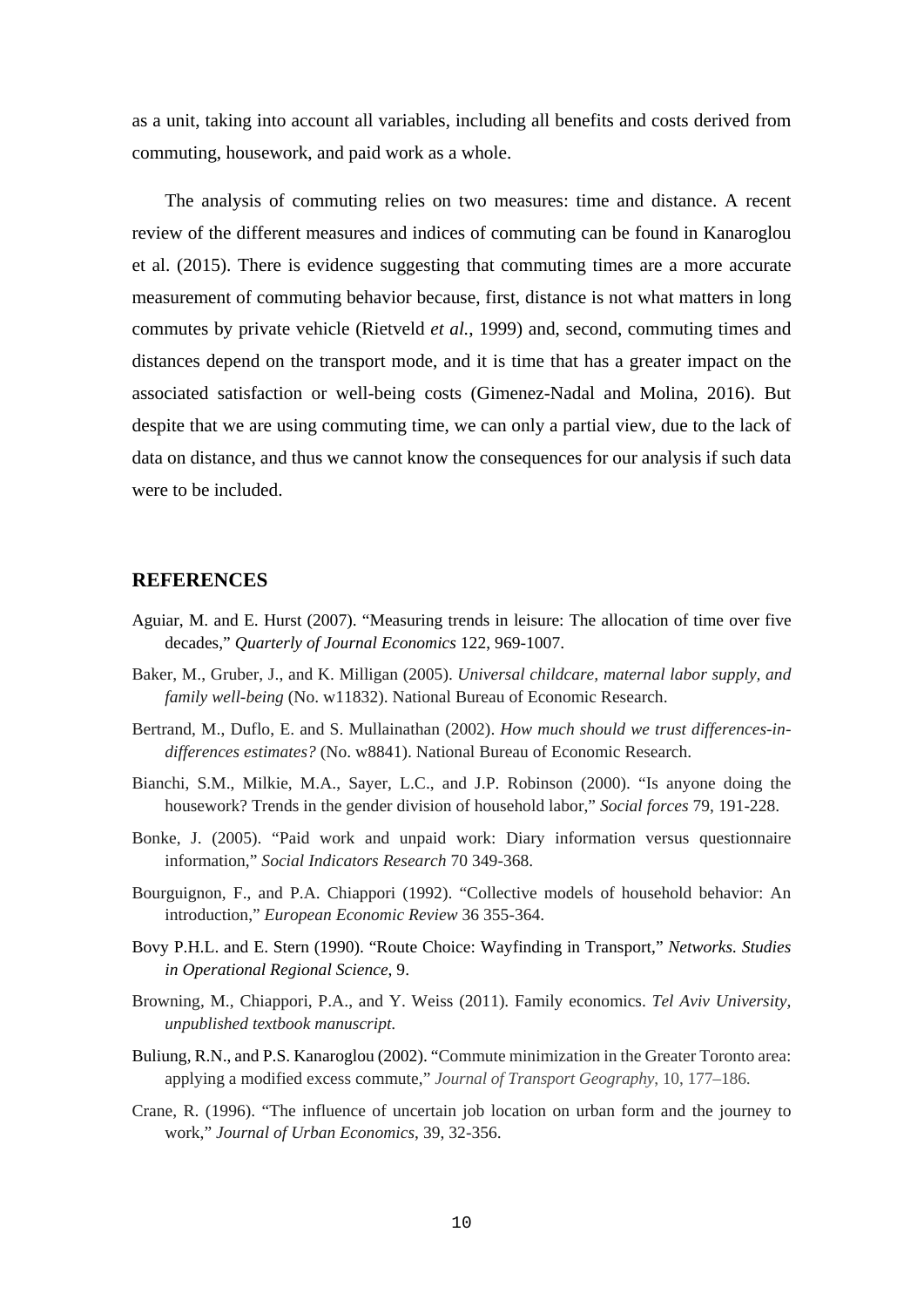- Crane, R. (2007). "Is there a quiet revolution in women's travel? Revisiting the gap in commuting," *Journal of the American Planning Association* 73, 298-316.
- Doyle, D. and B. Taylor, (2000). "Variation in metropolitan travel behavior by sex and ethnicity," in *Travel patterns of people of color: Final report* (pp. 181-214), prepared by Battelle, Columbus, Ohio. Washington DC: US Department of Transportation, Federal Highway Administration.
- Dreher, G. F. (2003). "Breaking the glass ceiling: The effects of sex ratios and work-life programs on female leadership at the top," *Human Relations* 56, 541-562.
- Gimenez-Nadal, J.I., and J.A. Molina (2014). "Commuting time and labor supply in the Netherlands," *Journal of Transport Economics and Policy* 48, 409-426.
- Gimenez-Nadal, J.I. and J.A. Molina (2016). "Commuting Time and Household Responsibilities: Evidence using Propensity Score Matching," *Journal of Regional Science* 56, 332-359.
- Gimenez-Nadal, J.I., Molina, J.A., and J. Velilla (2016). "Spatial distribution of US employment in an urban wage-efficiency setting," *Boston College Economic WP* no. 890.
- Gimenez-Nadal, J.I. and A. Sevilla, (2012). "Trends in time allocation: a cross-country analysis," *European Economic Review* 56, 1338-1359.
- Gjerdingen, D., McGovern, P., Bekker, M., Lundberg, U., and T. Willemsen (2001). "Women's work roles and their impact on health, well-being, and career: comparisons between the United States, Sweden, and The Netherlands," *Women & Health* 31, 1-20.
- Gutiérrez-i-Puigarnau, E. and J.N. van Ommeren, (2010). "Labor supply and commuting," *Journal of Urban Economics* 68, 82-89.
- Hamilton, B.W. (1982). "Wasteful commuting," *The Journal of Political Economy* 90 1035-1053.
- Hamilton, K. and L. Jenkins, (2000). "A gender audit for public transport: A new policy tool in the tackling of social exclusion," *Urban Studies* 37, 1793-1800.
- Hanson, S., and J. Johnston (1985). "Gender differences in work trip lengths: Implications and explanations," *Urban Geography* 6, 193-219.
- Hanson, S., and G. Pratt (1995). *Gender work and space. International studies of Women and Place. London: Routledge.*
- Helland, E. and A. Tabarrok (2004). "Using placebo laws to test" more guns, less crime"," *Advances in Economic Analysis & Policy* 4(1).
- Holzer, H.J., Ihlanfeldt, K.R., and D.L. Sjoquist (1994). "Work, search, and travel among white and black youth," *Journal of Urban Economics*, 35, 320-345.
- Juster, F.T. and F.P. Stafford (1985). Time, goods, and well-being.
- Kahneman, D. and A.B. Krueger (2006). "Developments in the Measurement of Subjective Well-Being," *Journal of Economic Perspectives* 20, 3-24.
- Kahneman, D., A.B. Krueger, D. Schkade, N. Schwarz and A. Stone (2004). "A Survey Method for Characterizing Daily Life Experience: The Day Reconstruction Method," *Science* 3, 1776-1780.
- Kain, J.F. (1962). "The journey-to-work as a determinant of residential location," *Papers and Proceedings of the Regional Science Association* 9, 137-160.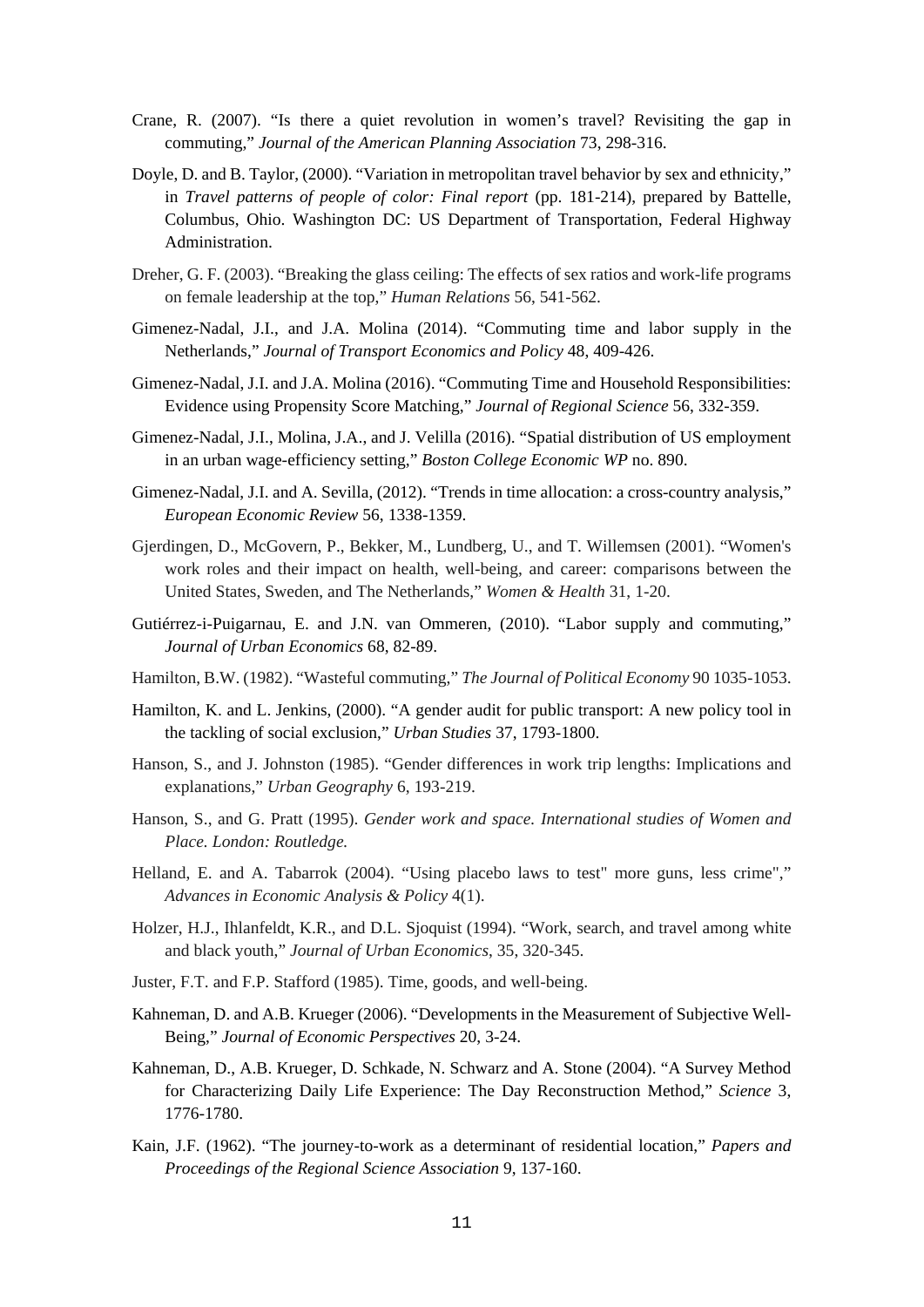- Kain, J.F (1968). "Housing segregation, negro employment, and metropolitan decentralization," *The Quarterly of Journal Economics* 175-197.
- Kan, M.Y. (2008). "Measuring housework participation: the gap between "stylised" questionnaire estimates and diary-based estimates," *Social Indicators Research* 86, 381-400.
- Kanaroglou, P.S., Higgins, C.D. and T.A. Chowdhury (2015). Excess commuting: a critical review and comparative analysis of concepts, indices, and policy implications," *Journal of Transport Geography* 44, 13-23.
- Kanter, R. M. (1977). "Some effects of proportions on group life: Skewed sex ratios and responses to token women," *American journal of Sociology*, 965-990.
- Kenworthy, J.R. and F.B. Laube (1999). "Patterns of automobile dependence in cities: an international overview of key physical and economic dimension with some implications for urban policy," *Transportation Research Part* A: *Policy and Practice* 33, 691-723.
- Kirby, D.K. and J.P. LeSage (2009). "Changes in commuting to work times over the 1990 to 2000 period," *Regional Science and Urban Economics* 39, 460-471.
- Koslowsky, M., Kluger, A.V. and M. Reich (1995). *Commuting stress: Causes, effects, and methods of coping*. New York: Plenum Press.
- Lennon, M.C. (1994). "Women, work, and well-being: The importance of work conditions," *Journal of Health and Social Behavior* 235-247.
- Ma, K.R. & D. Banister (2006). "Excess commuting: a critical review," *Transport Reviews*, 26, 749-767.
- MacDonald, H.I. (1999). "Women's employment and commuting: Explaining the links," *Journal of Planning Literature* 13, 267-283.
- Manning, A. (2003). "The real thin theory: monopsony in modern labour markets," *Labour Economics* 10, 105-131.
- Martin, A., Goryakin, Y. and M. Suhrcke (2014). "Does active commuting improve psychological wellbeing? Longitudinal evidence from eighteen waves of the British Household Panel Survey," *Preventive Medicine* 69, 296-303.
- McKenzie, B., and M. Rapino (2009). "Commuting in the United Stated: 2009," U.S. Department of Commerce, Economics and Statistics Administration, U.S. CENSUS BUREAU.
- McLanahan, S., and J. Adams (1987). "Parenthood and psychological well-being," *Annual review of sociology* 237-257.
- Mok, D. (2007). "Do two-earner household base their choice of residential location on both incomes?," *Urban Studies* 44, 723-750.
- Novaco, R.W., and O.I. Gonzalez (2009). Commuting and Well-being. In Y. Amichai-Hamburger (Ed.), *Technology and Psychological Well-Being* (pp. 174-205). Cambridge University Press, Cambridge, U.K.
- Rapino, M.A. (2008). "*Gender Roles and Spatial Entrapment*. Proquest 2008.
- Rietveld, P., Zwart, B., van Wee, B. and T. van der Hoorn (1999). "On the relationship between travel time and travel distance of commuters," *The Annals of Regional Science* 33, 269-287.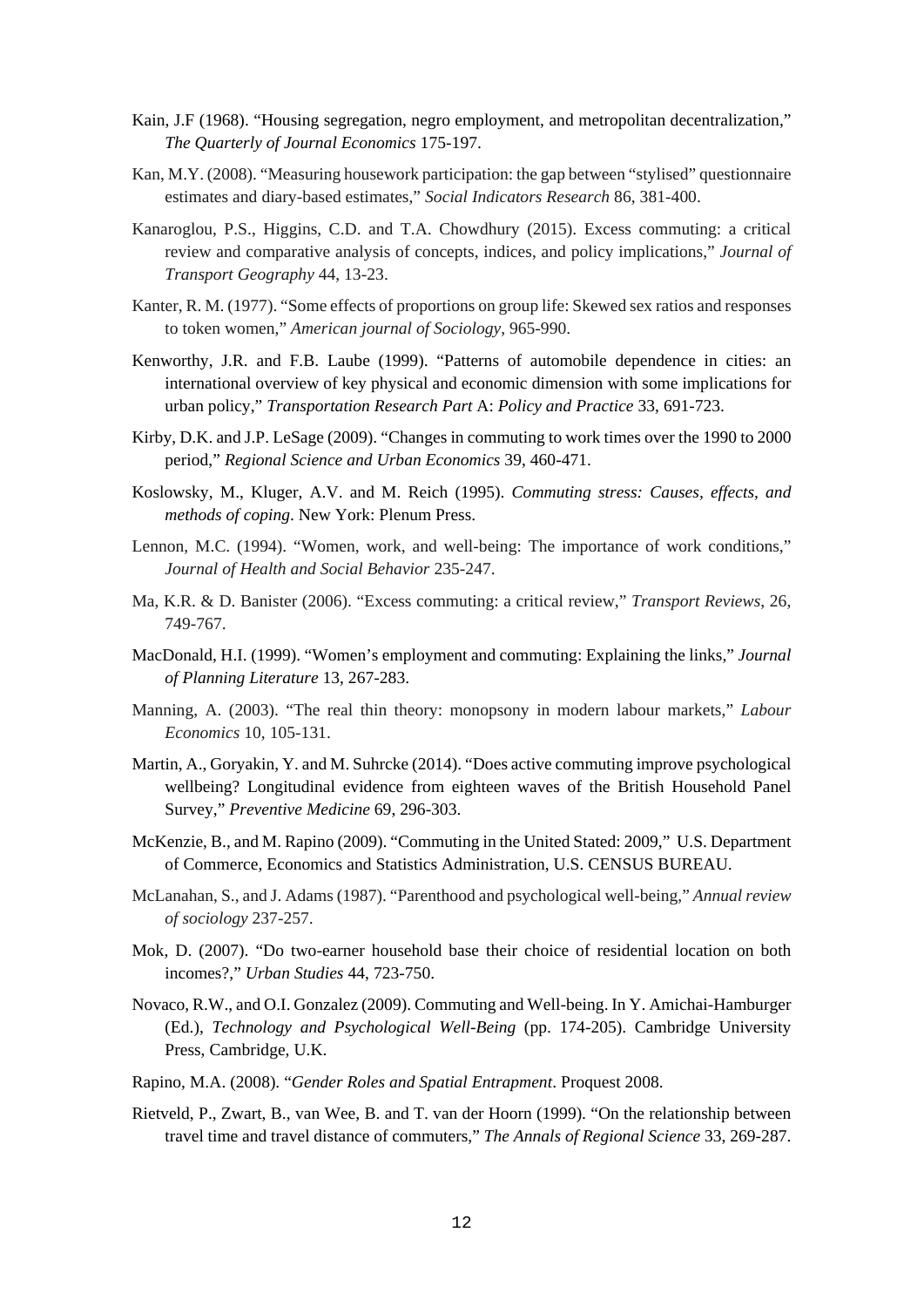- Roberts, J., R. Hodgson and P. Dolan (2011). "It's driving her mad: Gender differences in the effects of commuting on psychological health," *Journal of Health Economics* 30, 1064-1076.
- Robinson, J.P. (1985). "The validity and reliability of diaries versus alternative time use measures," in *Time, goods, and well-being*: Juster and Stafford (eds). Ann Arbor, MI: The University of Michigan, pp. 22-62.
- Ross, S.L. and Y. Zenou (2006). "Are Shirking and Leisure Substitutable? An Empirical Test of Efficiency Wages Based on Urban Economic Theory," *Economics Working Papers* 200621.
- Sánchez de Madariaga, I. (2013). *The Mobility of Care: A New Concept in Urban Transportation.*  In Sánched de Madariaga and Roberts (Eds.), *Fair Share Cities: The Impact of of Gender Planning in Europe.* London, Ashgate.
- Sandow, E. and K. Westin (2010). "The persevering commuter–Duration of long-distance commuting," *Transportation Research Part A: Policy and Practice*, *44*(6), 433-445.
- Schulz, D. and S. Gilbert (1996). "Women and transiting security: A new look at an old issue," *Proceedings of the Women's Travel Issues Second National Conference*, October 25-27, Baltimore.
- Vanderminssen, M., Thériault, M. and P. Villenueve (2006). *Work trips: Are there still gender differences? The case of Quebec metropolitan area*. Paper at the Transportation Reseacr Board annual conference, Washington DC.
- Van Ommeren, J.N. and J.W. van der Straaten (2008). "The effect of search imperfections on commuting behavior: Evidence from employed and self-employed workers," *Regional Science and Urban Economics* 38, 127-147.
- Vella, F. (1994). "Gender roles and human capital investment: The relationship between traditional attitudes and female labour market performance," *Economica* 61, 191-211.
- Weichselbaumer, D., and R. Winter-Ebmer (2005). "A meta-analysis of the international gender wage gap," *Journal of Economic Surveys* 19, 479-511.
- Wheatley, D. (2013). "Location, vocation, location? Spatial entrapment among women in dual career households," *Gender, Work and Organization* 20, 720-736.
- White, M.J. (1986). Sex differences in urban commuting patterns, *The American Economic Review* 368-372.
- Zax, J.S. (1991). "Compensation for commutes in labor and housing markets," *Journal of Urban Economics* 30, 192-207.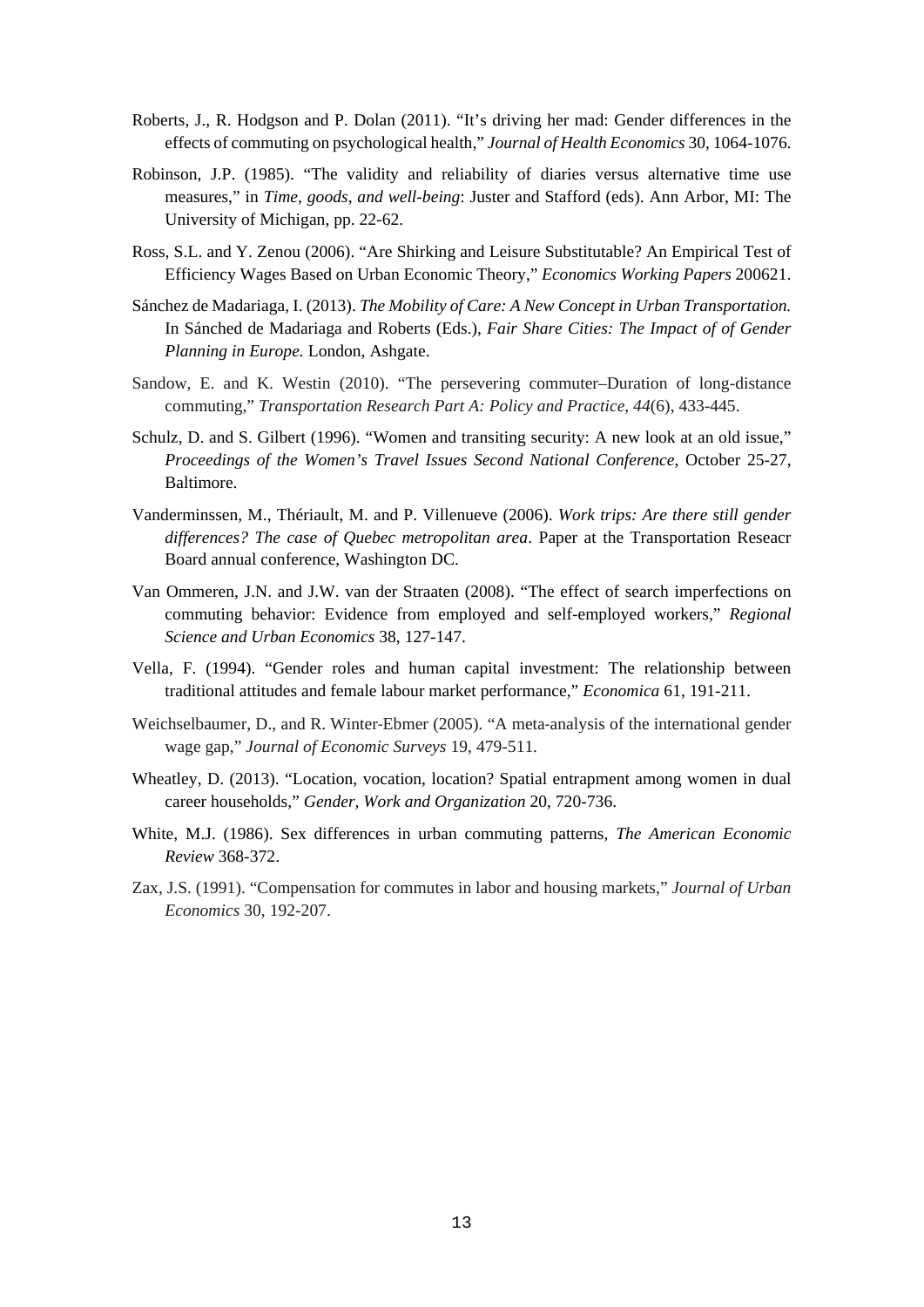



*Note*: The sample (ATUS 03-14) is restricted to male (panel A) and female (panel B) employed individuals who devote at least 60 minutes to work and whose information about the mode of transport is available. Commuting times are measured in minutes. Both linear and polynomial trends show an average negative relationship between sex ratios and commuting times.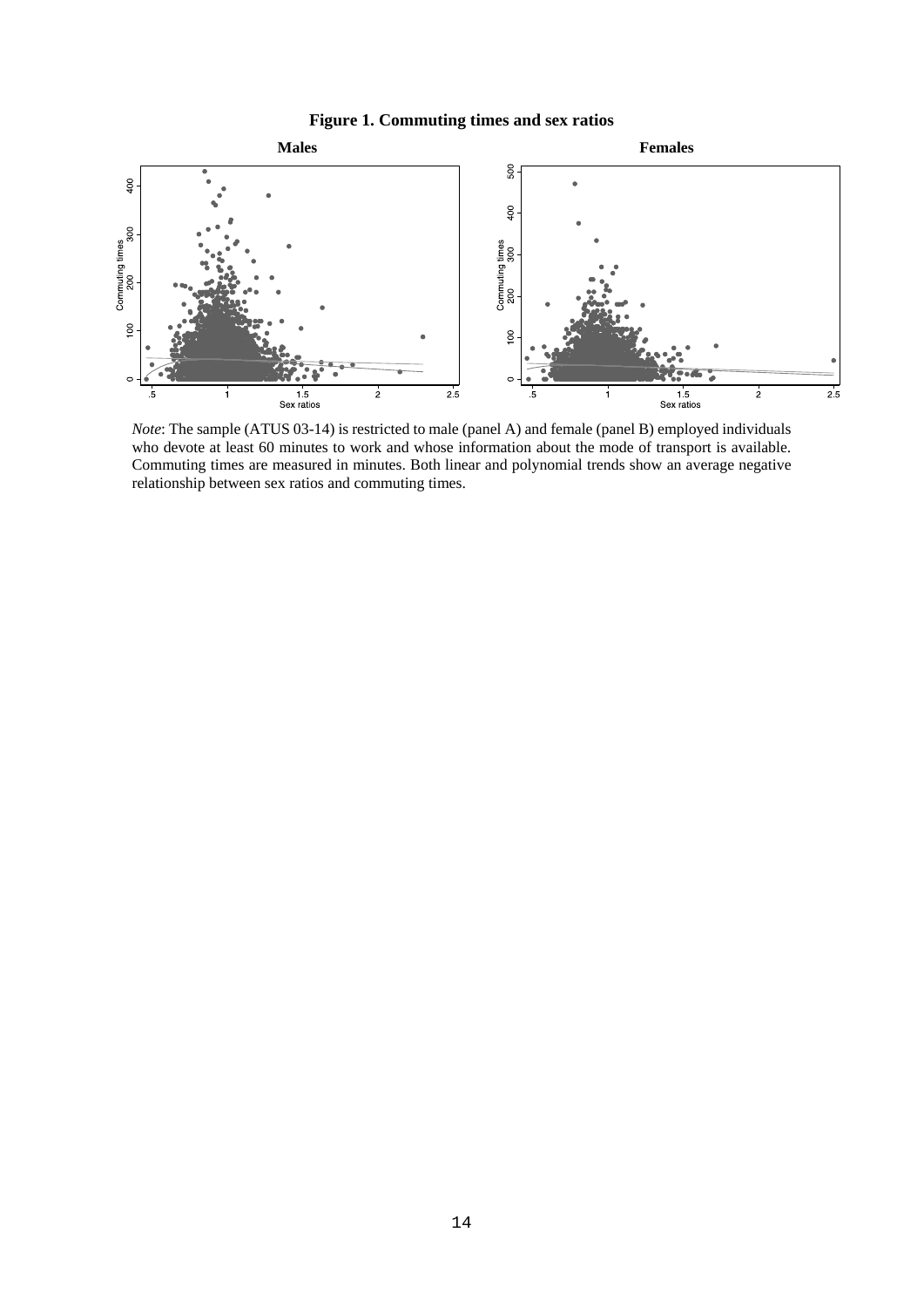| Table 1. Sum stats of variables |             |             |               |             |            |  |
|---------------------------------|-------------|-------------|---------------|-------------|------------|--|
|                                 | <b>Male</b> |             | <b>Female</b> |             |            |  |
| <b>VARIABLES</b>                | Mean        | <u>S.D.</u> | Mean          | <u>S.D.</u> | $p$ -value |  |
| <b>Commuting time</b>           | 48.335      | 45.123      | 38.609        | 35.323      | (<0.001)   |  |
| Sex ratio                       | 0.955       | 0.091       | 0.954         | 0.090       | (0.144)    |  |
| Primary ed.                     | 0.083       | 0.275       | 0.061         | 0.239       | (<0.001)   |  |
| Secondary ed.                   | 0.280       | 0.449       | 0.264         | 0.440       | (<0.001)   |  |
| University ed.                  | 0.636       | 0.481       | 0.674         | 0.468       | (<0.001)   |  |
| Living in couple                | 0.675       | 0.468       | 0.554         | 0.497       | (<0.001)   |  |
| Couple's status                 | 0.458       | 0.498       | 0.474         | 0.499       | (<0.001)   |  |
| <b>Being White</b>              | 0.847       | 0.360       | 0.797         | 0.402       | (<0.001)   |  |
| <b>Being American</b>           | 0.818       | 0.386       | 0.852         | 0.354       | (<0.001)   |  |
| N. of children                  | 1.016       | 1.175       | 0.947         | 1.091       | (0.002)    |  |
| <b>Weekly work. hours</b>       | 45.935      | 11.900      | 39.434        | 11.203      | (<0.001)   |  |
| <b>Income level</b>             | 64337.05    | 44605.87    | 57945.41      | 43024.01    | (<0.001)   |  |
| <b>MSA</b> size                 | 3.620       | 2.536       | 3.583         | 2.529       | (0.115)    |  |
| N. Observations                 | 19,517      |             |               | 17,742      |            |  |

*Note*: The sample (ATUS 0314) is restricted to employed individuals who devote at least 60 minutes to work, and whose mode of transport is available. Commuting times are measured in minutes, income level in US\$ and number of weekly working hours in hours. Kruskal-Wallis *p*-values for the differences in parentheses (robust with  $\chi^2$ -test and *t*-test *p*-values).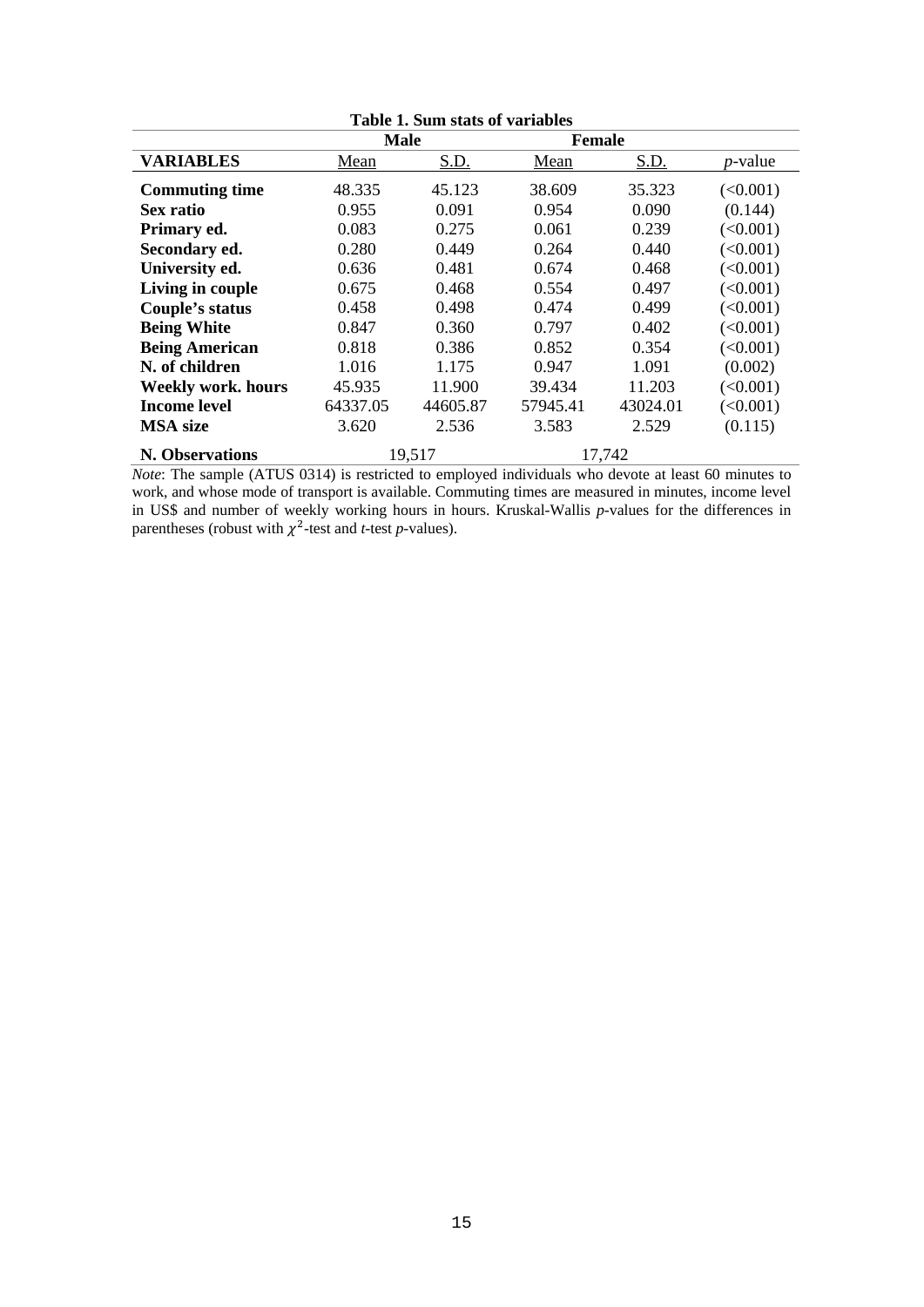|                               | (1)                | (2)           | radic 2. Old csumates for employed murviquals<br>(3) | (4)                       | (5)           | (6)                        |
|-------------------------------|--------------------|---------------|------------------------------------------------------|---------------------------|---------------|----------------------------|
|                               |                    | <b>Male</b>   |                                                      |                           | <b>Female</b> |                            |
| <b>VARIABLES</b>              | Private<br>vehicle | <b>Active</b> | <b>Public</b><br>transport                           | <b>Private</b><br>vehicle | <b>Active</b> | <b>Public</b><br>transport |
|                               |                    |               |                                                      |                           |               |                            |
| Log(sex ratio)                | $-0.507***$        | $-0.526$      | $-0.281$                                             | $-0.595***$               | $-1.394$      | $-0.239$                   |
|                               | (0.181)            | (0.800)       | (0.588)                                              | (0.193)                   | (0.854)       | (0.447)                    |
| Secondary ed.                 | $-0.027$           | 0.045         | 0.044                                                | $-0.037$                  | $-0.197$      | $-0.101$                   |
|                               | (0.021)            | (0.141)       | (0.125)                                              | (0.037)                   | (0.128)       | (0.092)                    |
| University ed.                | $0.049*$           | 0.109         | $-0.025$                                             | 0.037                     | $-0.014$      | $-0.070$                   |
|                               | (0.026)            | (0.154)       | (0.126)                                              | (0.043)                   | (0.118)       | (0.126)                    |
| Living in couple              | $0.127***$         | 0.079         | $0.192**$                                            | 0.016                     | 0.071         | $0.234**$                  |
|                               | (0.019)            | (0.092)       | (0.075)                                              | (0.030)                   | (0.175)       | (0.114)                    |
| <b>Couple's active status</b> | $-0.089***$        | 0.018         | $-0.092$                                             | $-0.042***$               | $-0.097$      | $-0.075$                   |
|                               | (0.015)            | (0.072)       | (0.075)                                              | (0.016)                   | (0.193)       | (0.095)                    |
| N. of children                | 0.005              | 0.018         | $0.060*$                                             | $-0.064***$               | $-0.055$      | $-0.031$                   |
|                               | (0.006)            | (0.040)       | (0.032)                                              | (0.008)                   | (0.056)       | (0.028)                    |
| <b>Weekly work. hours</b>     | $0.001**$          | $-0.006**$    | $-0.002$                                             | $0.004***$                | $-0.002$      | 0.007                      |
|                               | (0.001)            | (0.003)       | (0.003)                                              | (0.001)                   | (0.004)       | (0.004)                    |
| <b>Income level</b>           | $0.000***$         | $0.000**$     | 0.000                                                | $0.000***$                | $0.000*$      | $-0.000$                   |
|                               | (0.000)            | (0.000)       | (0.000)                                              | (0.000)                   | (0.000)       | (0.000)                    |
| <b>Being white</b>            | $-0.016$           | $-0.316***$   | $-0.034$                                             | $-0.079***$               | $-0.258**$    | $-0.010$                   |
|                               | (0.022)            | (0.076)       | (0.106)                                              | (0.022)                   | (0.106)       | (0.078)                    |
| <b>Being American</b>         | $-0.200***$        | $-0.352***$   | $-0.178***$                                          | $-0.193***$               | $-0.310***$   | $-0.104***$                |
|                               | (0.023)            | (0.068)       | (0.057)                                              | (0.020)                   | (0.105)       | (0.035)                    |
| <b>Industry F.E.</b>          | Yes                | Yes           | Yes                                                  | Yes                       | Yes           | Yes                        |
| Occupation F.E.               | Yes                | Yes           | Yes                                                  | Yes                       | Yes           | Yes                        |
| Year F.E.                     | Yes                | Yes           | Yes                                                  | Yes                       | Yes           | Yes                        |
|                               |                    |               |                                                      |                           |               |                            |
| <b>Constant</b>               | $3.610***$         | 4.143***      | 4.542 ***                                            | 3.848***                  | 3.985***      | 4.902***                   |
|                               | (0.151)            | (0.550)       | (0.555)                                              | (0.153)                   | (1.097)       | (0.501)                    |
| <b>Observations</b>           | 18,489             | 1,338         | 736                                                  | 16,852                    | 1,167         | 788                        |
| <b>R-squared</b>              | 0.059              | 0.147         | 0.142                                                | 0.046                     | 0.120         | 0.109                      |

**Table 2. OLS estimates for employed individuals**

*Note*: Clustered standard errors in parentheses. The sample (ATUS 2003-2014) is restricted to employed individuals who devote at least 60 minutes to work, by gender and by mode of transport. "Commuting time" is measured in minutes and we include its logarithm. Reference category for educational level is "basic education". \* Significant at the 90% level. \*\* Significant at the 95% level. \*\*\* Significant at the 99% level.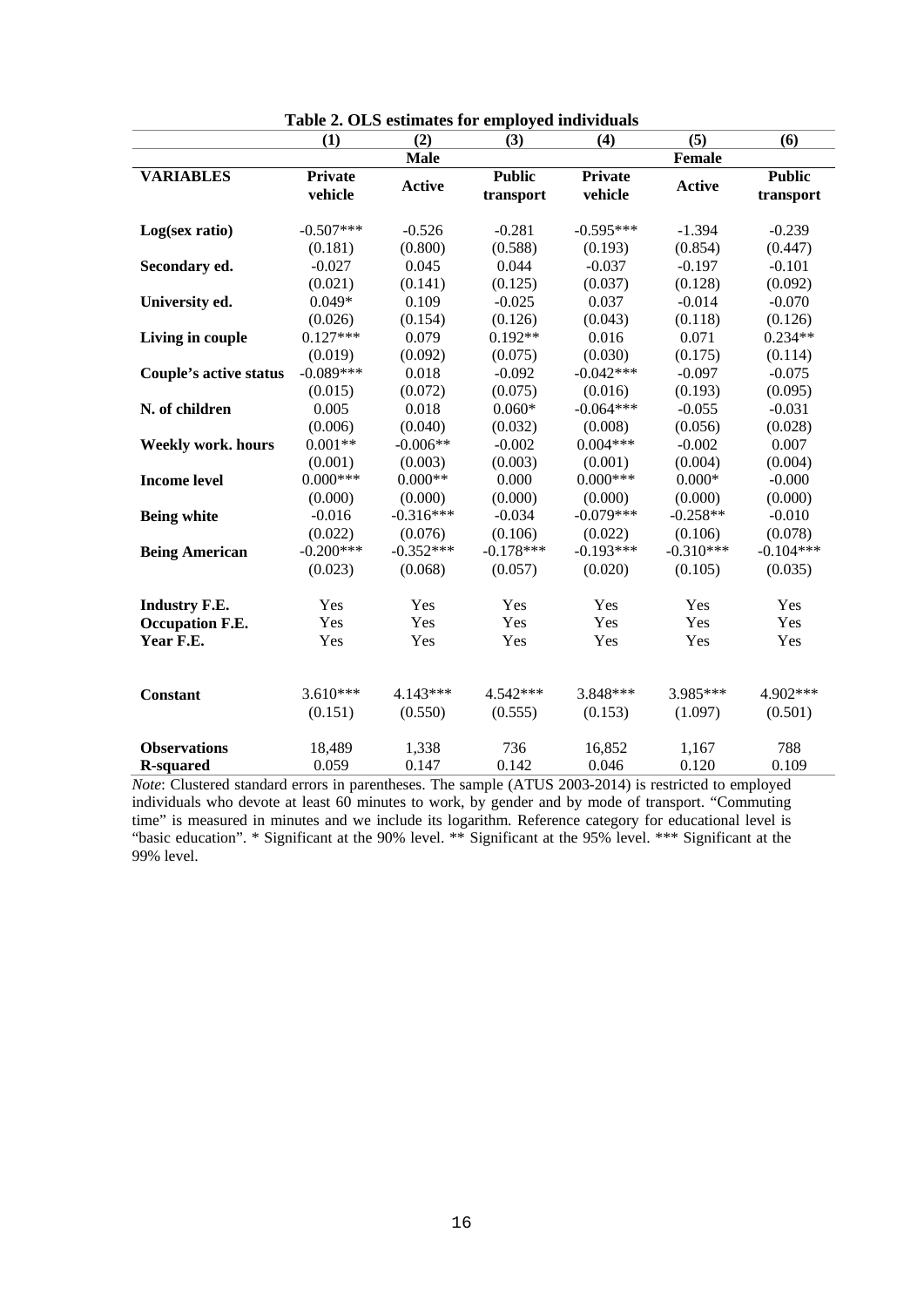| radic 9. Old csimiates for private veniere commuters, by King of employment | (1)            | (2)           | (3)         | (4)            | (5)           | (6)         |
|-----------------------------------------------------------------------------|----------------|---------------|-------------|----------------|---------------|-------------|
|                                                                             |                | <b>Male</b>   |             |                | Female        |             |
| <b>VARIABLES</b>                                                            | <b>Private</b> | <b>Public</b> | Self-       | <b>Private</b> | <b>Public</b> | Self-       |
|                                                                             | sector         | sector        | employed    | sector         | sector        | employed    |
|                                                                             |                |               |             |                |               |             |
| Log(sex ratio)                                                              | $-0.629***$    | $-0.833***$   | 0.099       | $-0.602***$    | $-0.967***$   | $-0.202$    |
|                                                                             | (0.196)        | (0.263)       | (0.409)     | (0.202)        | (0.266)       | (0.549)     |
| Secondary ed.                                                               | 0.017          | $-0.197$      | $-0.227***$ | $-0.021$       | $-0.222$      | 0.181       |
|                                                                             | (0.024)        | (0.167)       | (0.076)     | (0.037)        | (0.186)       | (0.148)     |
| University ed.                                                              | $0.083***$     | $-0.038$      | $-0.163*$   | 0.049          | $-0.084$      | 0.139       |
|                                                                             | (0.029)        | (0.149)       | (0.086)     | (0.049)        | (0.167)       | (0.113)     |
| Living in couple                                                            | $0.136***$     | $0.124***$    | $0.146**$   | $0.049*$       | $-0.044$      | $-0.160$    |
|                                                                             | (0.022)        | (0.046)       | (0.072)     | (0.027)        | (0.084)       | (0.122)     |
| <b>Couple's active status</b>                                               | $-0.078***$    | $-0.121***$   | $-0.118**$  | $-0.058***$    | 0.020         | 0.043       |
|                                                                             | (0.020)        | (0.037)       | (0.054)     | (0.022)        | (0.054)       | (0.108)     |
| N. of children                                                              | 0.006          | $-0.017$      | $-0.001$    | $-0.054***$    | $-0.120***$   | $-0.026$    |
|                                                                             | (0.007)        | (0.019)       | (0.019)     | (0.008)        | (0.015)       | (0.027)     |
| <b>Weekly work. hours</b>                                                   | $0.001**$      | $0.004**$     | 0.001       | $0.005***$     | $0.007***$    | $-0.004**$  |
|                                                                             | (0.001)        | (0.002)       | (0.001)     | (0.001)        | (0.001)       | (0.002)     |
| <b>Income level</b>                                                         | $0.000***$     | $0.000***$    | 0.000       | $0.000***$     | $0.000***$    | 0.000       |
|                                                                             | (0.000)        | (0.000)       | (0.000)     | (0.000)        | (0.000)       | (0.000)     |
| <b>Being white</b>                                                          | 0.009          | $-0.090**$    | $-0.087$    | $-0.061**$     | $-0.126***$   | $-0.065$    |
|                                                                             | (0.022)        | (0.040)       | (0.072)     | (0.024)        | (0.038)       | (0.070)     |
| <b>Being American</b>                                                       | $-0.175***$    | $-0.268***$   | $-0.256***$ | $-0.169***$    | $-0.278***$   | $-0.214***$ |
|                                                                             | (0.024)        | (0.049)       | (0.053)     | (0.023)        | (0.043)       | (0.062)     |
| <b>Industry F.E.</b>                                                        | Yes            | Yes           | Yes         | Yes            | Yes           | Yes         |
| <b>Occupation F.E.</b>                                                      | Yes            | Yes           | Yes         | Yes            | Yes           | Yes         |
| Year F.E.                                                                   | Yes            | Yes           | Yes         | Yes            | Yes           | Yes         |
|                                                                             |                |               |             |                |               |             |
| Constant                                                                    | 3.696***       | 4.115***      | 3.688***    | 3.788***       | 4.515***      | 3.784***    |
|                                                                             | (0.157)        | (0.578)       | (0.338)     | (0.211)        | (0.497)       | (0.525)     |
| <b>Observations</b>                                                         | 13,793         | 2,441         | 2,255       | 12,538         | 3,299         | 1,015       |
| <b>R-squared</b>                                                            | 0.074          | 0.078         | 0.074       | 0.049          | 0.110         | 0.089       |

*Note*: Clustered standard errors in parentheses. The sample (ATUS 2003-2014) is restricted to male and female private sector, public sector, and self-employed individuals who devote at least 60 minutes to work, respectively. "Commuting time" is measured in minutes and we include its logarithm. Reference category for educational level is "basic education". \* Significant at the 90% level. \*\* Significant at the 95% level. \*\*\* Significant at the 99% level.